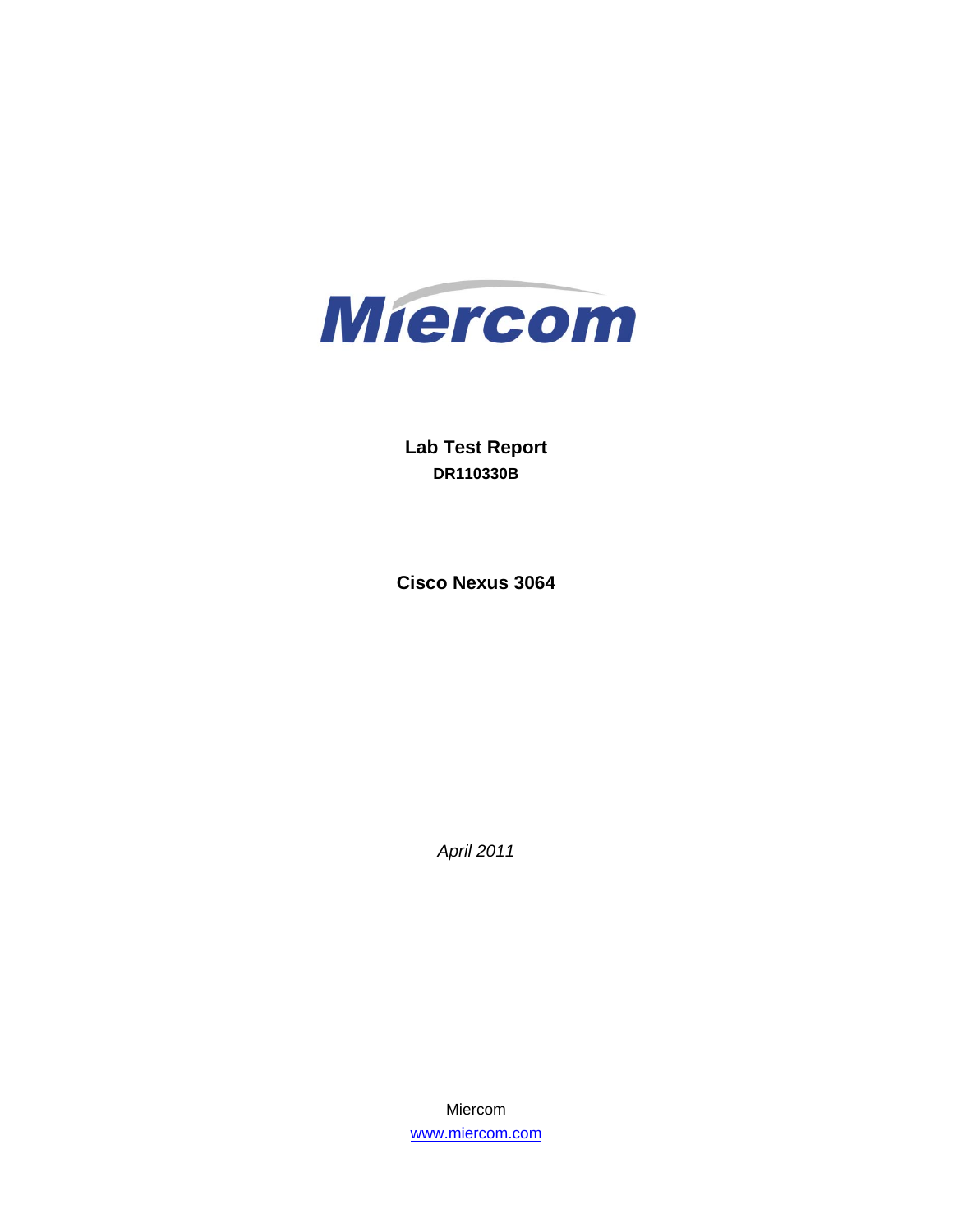## **Contents**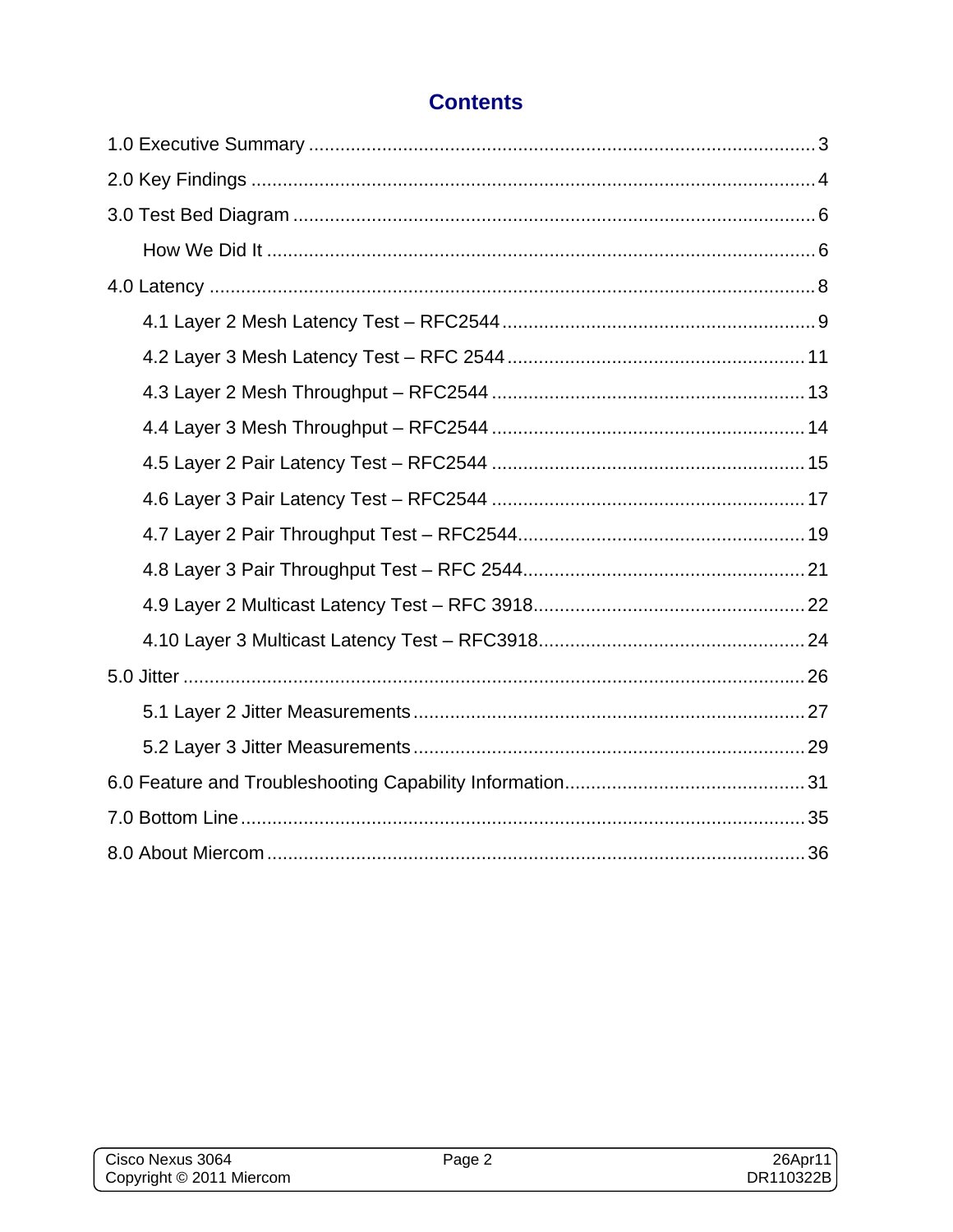# **1.0 Executive Summary**

Cisco requested Miercom to conduct an independent third-party performance test of the Cisco Nexus 3064 switch. The testing focused on evaluating the switch with various full load traffic profiles and included measurements of latency, jitter and packet loss with for 64-, 128-, 256-, 512-, 768-, 1024-, 1280-,1516-, 4096- and 9216-byte frames. Typical real world application scenarios of pair unicast, full-mesh multicast, full-mesh unicast and multicast were used in the testing for this report.

In full load traffic conditions, the Cisco Nexus 3064 did not drop packets at 100% capacity and demonstrated consistent results for all port tests. Cisco Nexus 3064 was tested with all common frame sizes.

Different traffic profiles used in testing can produce different performance results. Traffic profiles should include high load characterized traffic for testing of switching products that will be employed in environments, such as financial markets, that will have surges of high volume, but absolutely require consistently low latency. Detailed test results follow and demonstrate the advantages of using the Cisco Nexus 3064 in a network environment that consists of high, dynamic traffic. The tests in this report are intended to be reproducible for customers who wish to recreate them with the appropriate test and measurement equipment.

Current or prospective customers interesting in repeating these results may contact reviews@miercom.com for additional details on the configurations applied to the system under test and test tools used in this evaluation. Miercom recommends customers conduct their own needs analysis study, and test specifically for the expected environment for product deployment before making a product selection.

The Cisco Nexus switches performed exceptionally well and demonstrated advantages over other products we have evaluated, particularly in environments where traffic surges occur. The Cisco Nexus 3064 has proven it can support equal or better traffic throughput while maintaining a lower average latency.

Rob Smithers CEO Miercom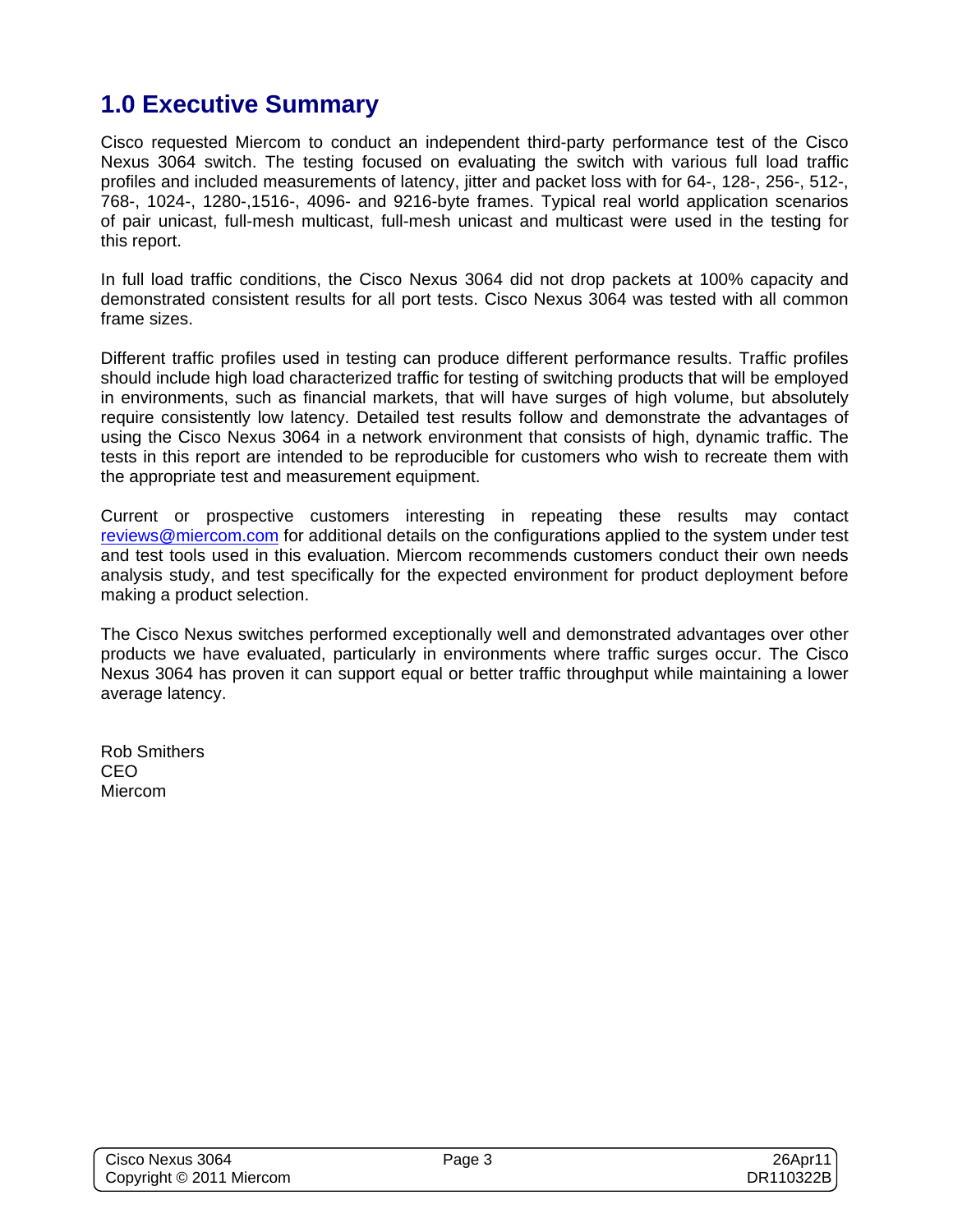# **2.0 Key Findings**

#### **Summary**

### **Latency and Throughput**

Latency and throughput was measured running Layer 2 and 3 Full-Mesh, Port-Pair and Multicast RFC Benchmarks on the Nexus 3064.

#### **Results Summary**

- The Nexus 3064 maintained a low average latency.
- Nexus 3064 maintained a 100% line rate utilization. This is a fully optimized system making maximum usage of available resources.

### **Full Mesh**

Layer 2 and Layer 3

The Nexus shows low average latency, ranging from 920 to 1400ns. The most important statistic is average latency. The average latency is a real indication of performance capability. Over the fully trafficked switch, the Nexus performance was running at 100% line rate, and had throughput values of 100% for the entire range of frame sizes.

In Layer 3 testing, the Nexus shows its average latency to be low, ranging from 920 to 1410ns in across all frame sizes. The Cisco switch was running at 100% for the duration of the tests.

#### **Pair**

Layer 2 and Layer 3

Average latency is a real indication of performance capability. Over the fully trafficked switch, the Nexus latency is 900-1280 ns. In Layer 2 and Layer 3 testing, the Nexus latency is low in all ranges of packets. The Cisco switch was running at 100% for the duration of the tests.

#### **Jitter**

Jitter was measured running Layer 2 and 3 Full-Mesh RFC Benchmarks on the Nexus 3064. The 64-port Nexus 3064 exhibited extraordinarily low jitter levels usually experienced by much smaller switches, even with its increased throughput.

In all measurements, the Nexus 3064 showed low jitter measurements, between 6.1ns to 9.7ns that were within the margin of error of the Ixia Traffic generator at less than 20ns for all frame sizes. The Cisco switch was running at 100% for the duration of the tests.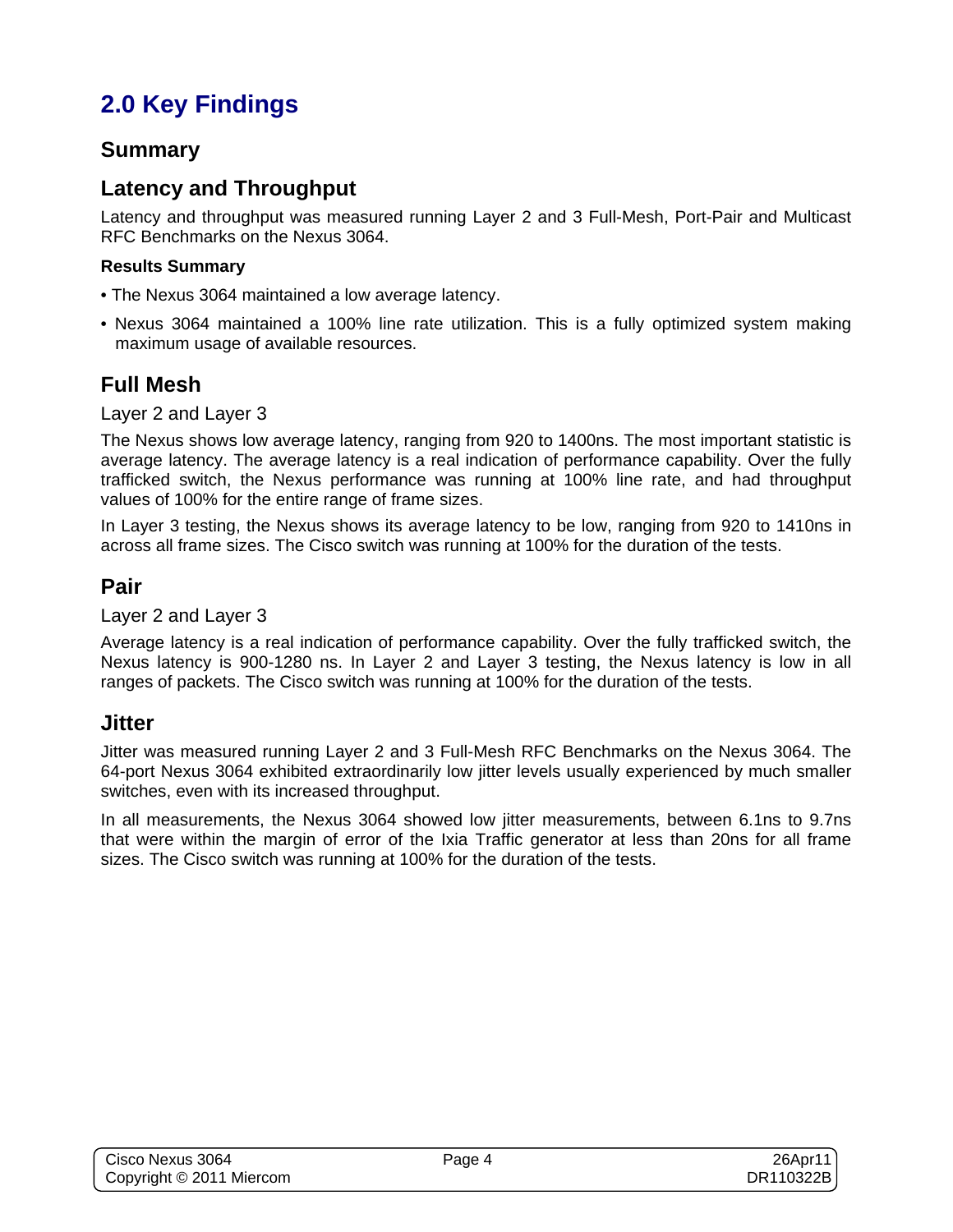## **Multicast**

Layer 2 and Layer 3

In both Layer 2 and Layer 3 testing, the Nexus latency is low in all frame sizes. Layer 2 and Layer 3 latency ranged between 0.94us to 1.39us.

## **Features**

A detailed feature comparison was completed for the switch, including OSPF, BGP, IP Multicast, IP Services, HA, security and debugging.

The Cisco Nexus 3064 offers a very rich feature set, including very in depth debugging features and a very high level of customization.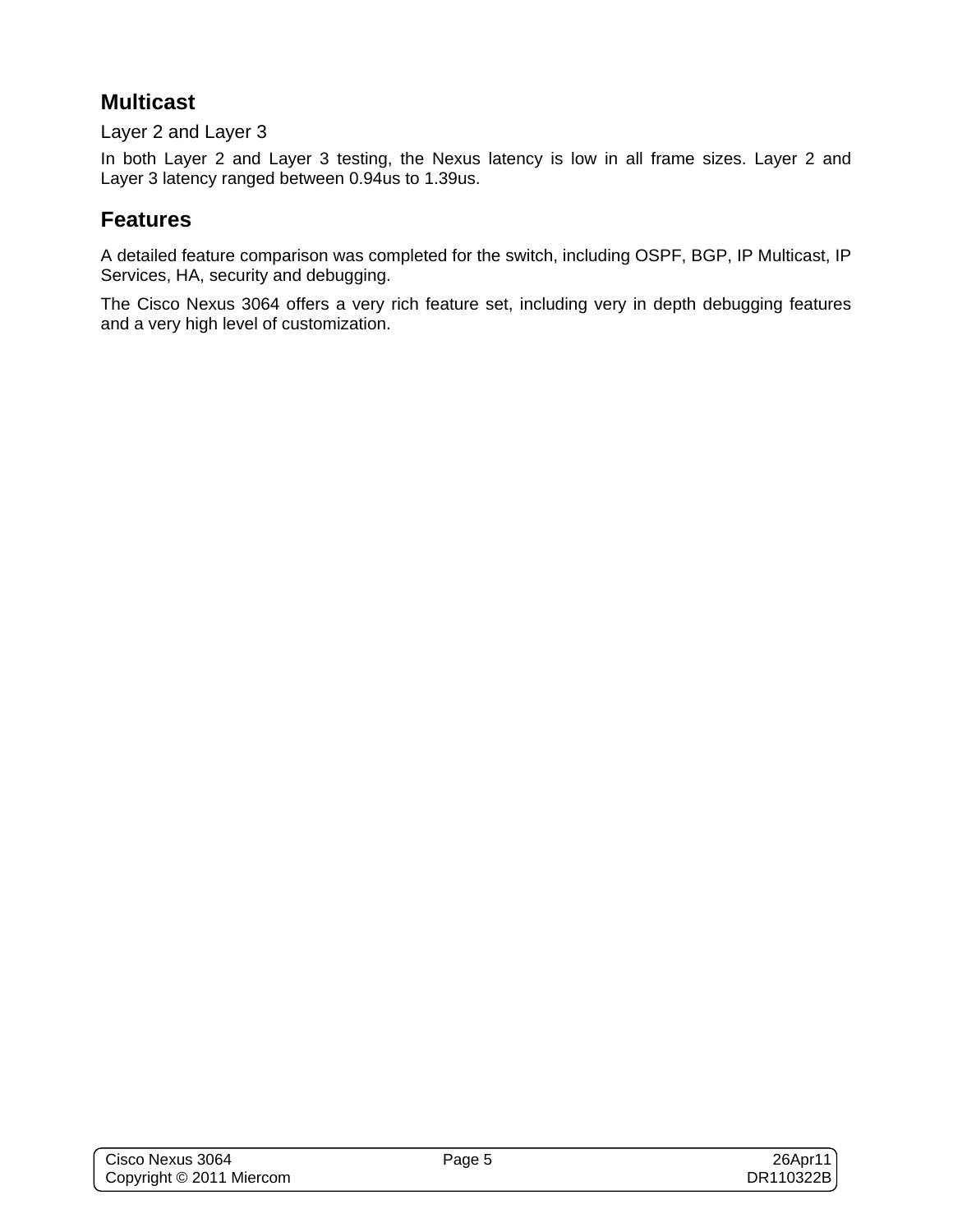# **3.0 Test Bed Diagram**



## **How We Did It**

The tests measured the latency and loss characteristics of datacenter traffic patterns traversing through a network platform. Several traffic profiles were simulated: multicast, mesh unicast, portpair unicast, jitter; all tests were performed on both Layer 2 and Layer 3. These profiles were selected as they are prevalent traffic flow models in high performance networks.

All tests were conducted for 64-, 128-, 256-, 512-, 768-, 1024-, 1280-, 1518-, 4096- and 9216-byte frame sizes. The term packet and frame are used interchangeably in this report. Note that throughput and overall performance numbers were reported using full Ethernet "frame" size (including header information) and the Spirent test equipment was applied with configuration settings relative to packets, as the control and delivery is IP packet manipulation.

The setup used to conduct testing is shown in the test bed diagram. High load traffic conditions were simulated for 64- through 9216-byte frame sizes utilizing individual latency measurements and packet counts.

The equipment used in testing is:

**Cisco Nexus 3064** switch running Cisco NX-OS v 5.0.3.U1.1. The switch is a 1 RU, 10 Gigabit Ethernet switch supporting 64 fixed 10 Gigabit Ethernet ports and one expansion module slot fitted with 4port40 Gigabit module.

**Spirent:** Spirent TestCenter STC9000 with version 3.51 was used in this evaluation for all the latency and throughput performance testing with its RFC 2544, RFC 2889 and RFC 3918 test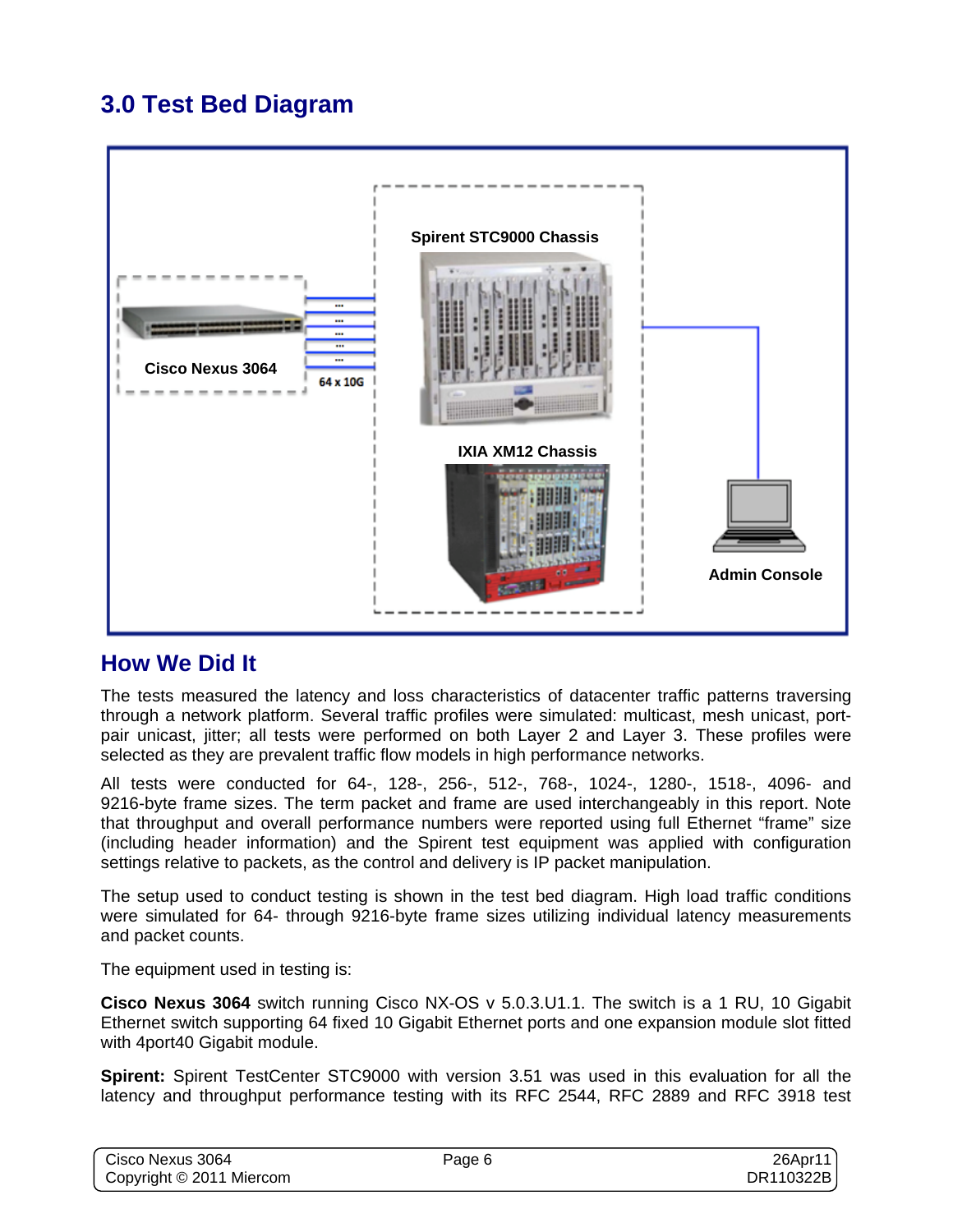applications. Eight HyperMetrics CV 10G cards on the chassis were used to simulating L2/L3 traffic up to 100% line rate to test all 64 ports of Cisco Nexus 3064.

**Ixia:** An Ixia XM12 traffic generator was used for jitter measurements with the RFC 2889 benchmarking package. IXIA XM12 was configured running IxOS 5.70.600 build 13, IxNetwork: 5.70.353.33 EA-patch2, IxAutomate 6.90.102.3 GA-SP1. Eight port 10GE LSM cards on the chassis were used to drive Layer 2 and Layer 3 traffic streams simulating high traffic conditions and recording latency and throughput in a very high resolution, with its latest software revision. Note that for the jitter tests, the error margin indicated by IXIA support is within 20 ns.

The tests in this report are intended to be reproducible for customers who wish to recreate them with the appropriate test and measurement equipment. Current or prospective customers interesting in repeating these results may contact reviews@miercom.com for additional details on the configurations applied to the System Under Test and test tools used in this evaluation. Miercom recommends customers conduct their own needs analysis study and test specifically for the expected environment for product deployment before making a product selection.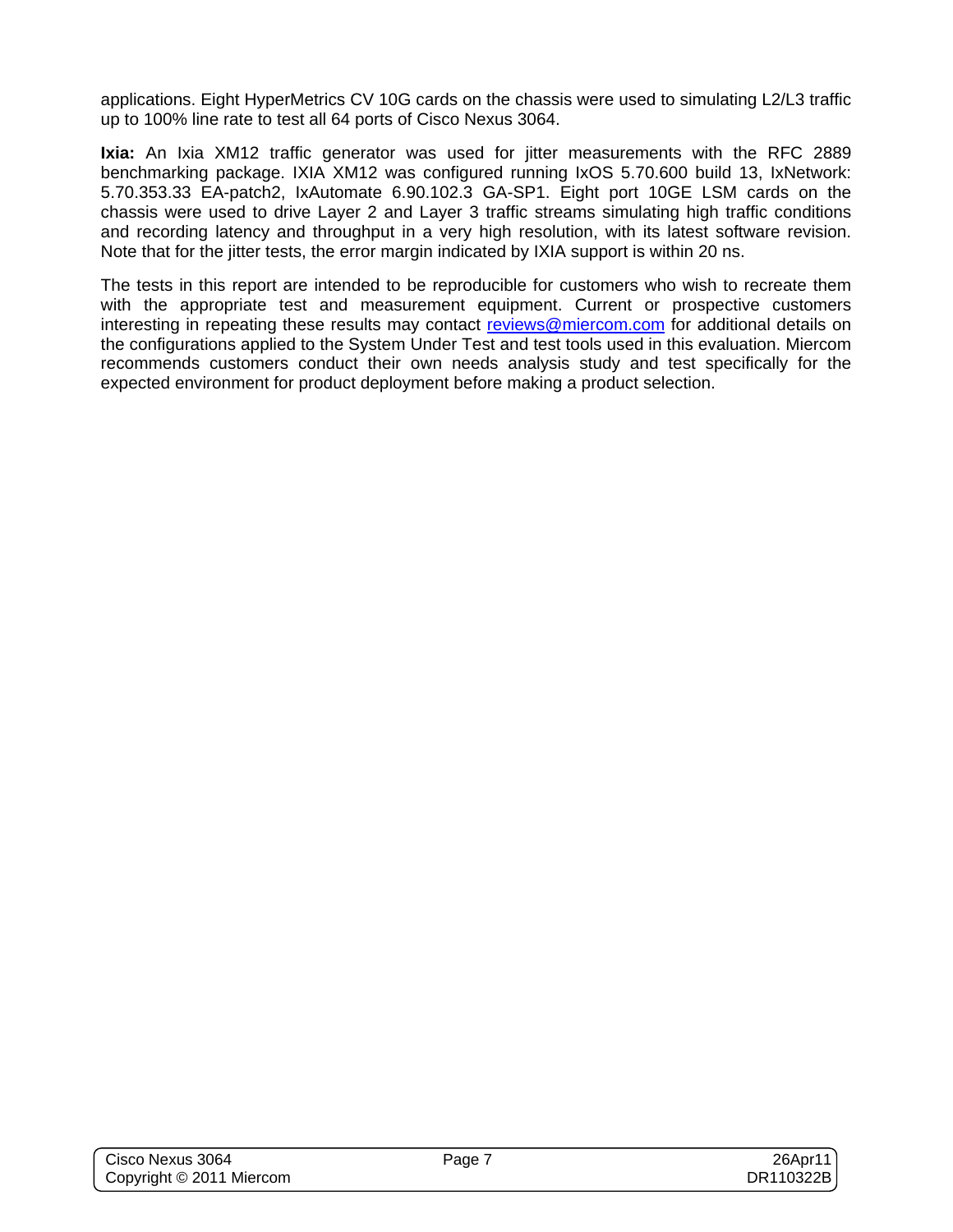# **4.0 Latency**

Latency is an important variable to consider. The lower the latency, the faster the device can transmit packets to its final destination. However, sometimes when attempting to achieve a lower latency, packets can be dropped. It is important to have a balance between packet loss and low latency on a switch. The Cisco Nexus 3064 switch is able to achieve this balance. The switch is capable of operating at a low latency level while still maintaining no dropped packets across all the packet sizes that were tested. The Nexus 3064 was subjected to latency test on RFC2544 and RFC3918. Both benchmarking standards were used to test port-pair and full-mesh capabilities of the Nexus 3064 for latency values on Layer 2 and Layer 3. The Nexus 3064 was able to run at full line rate capacity and low latency with no dropped packets during these tests.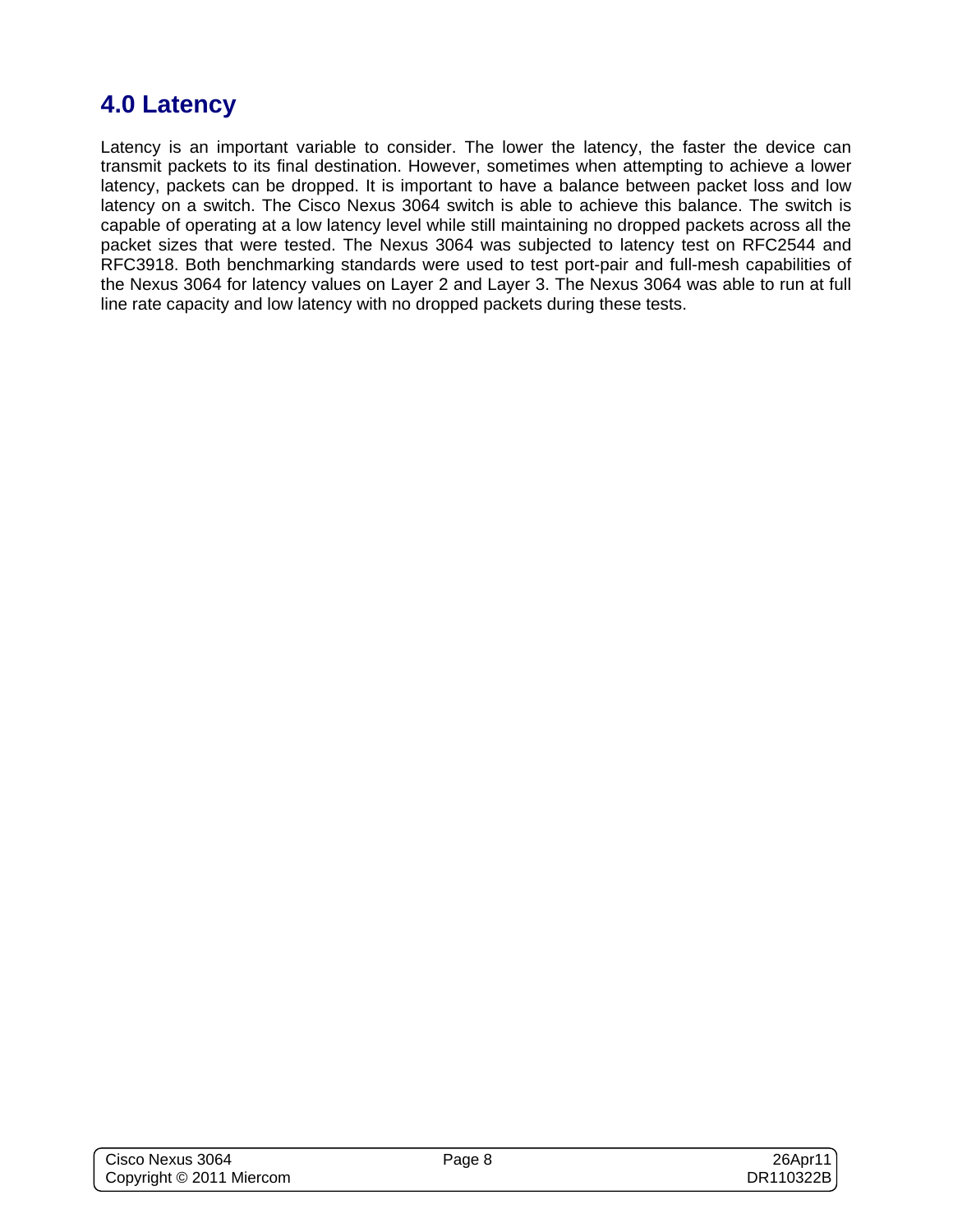# **4.1 Layer 2 Mesh Latency Test – RFC2544**

## **Description**

This test uses the RFC2544 benchmarking test package from Spirent. This test package is capable of measuring switch latency in a full-mesh Layer 2 switching traffic profiles for all 64 10G ports. The test will give measurements for the latency of the switch being tested in average latency values.

## **Configuration**

The test was configured using Spirent TestCenter. Cisco Nexus 3064 was plugged into the TestCenter directly and all 64 ports of the switch were being utilized.

### **Metrics**

- Frame Size Although preconfigured, the frame size is strictly relevant to throughput capabilities, and cause potential packet loss or out of sequence errors.
- Intended and Offered Loads In most cases the intended and offered loads were both 100% (or 99.99% as indicated by IEEE standards).
- Latency (Average) The latency of each individual packet was measured and aggregated into data tables for general statistics to provide overall information on operation.

#### **Observations**

Measurements of exact time delay from each individual packet sent from and received by Spirent TestCenter through the Device Under Test (DUT) was recorded. Individual latency was recorded and aggregated by test via Spirent's software. The tests shown here use Layer 2 switching under a full mesh configuration.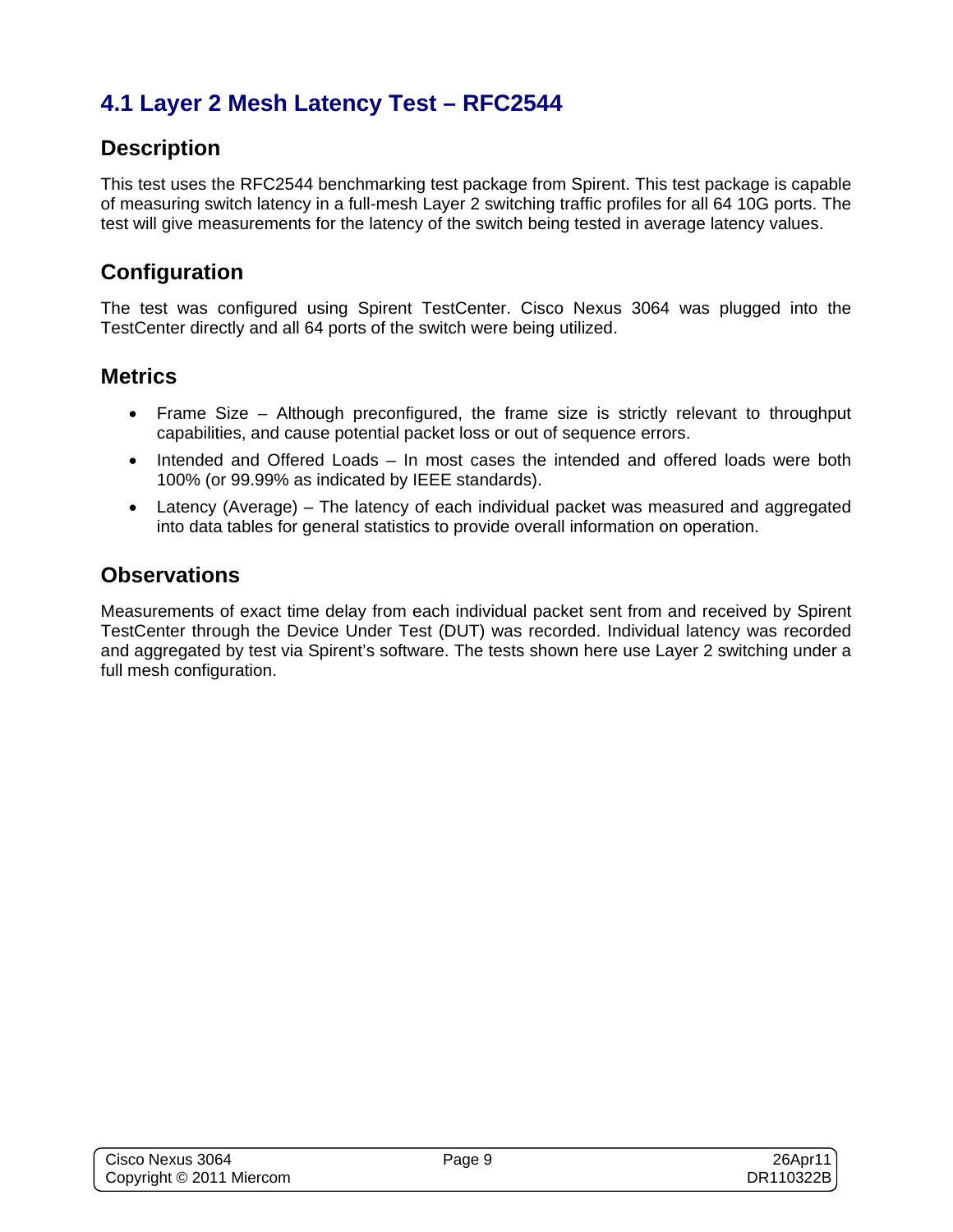



*Average latency is a true indication of performance capability. Nexus 3064 ran at 100% line rate capacity during the duration of the test, and ran from 0.92us to 1.4us.*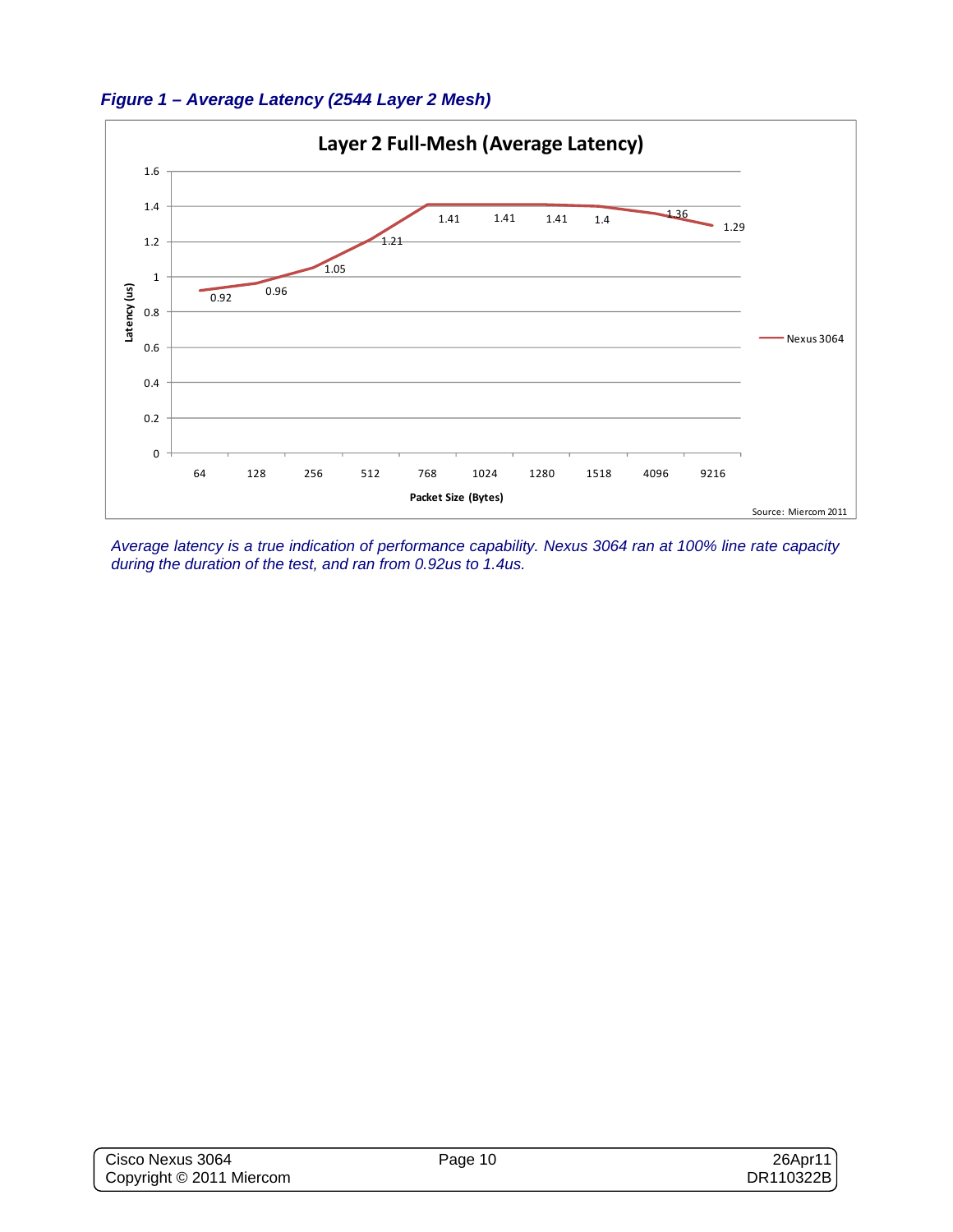# **4.2 Layer 3 Mesh Latency Test – RFC 2544**

## **Description**

This test uses the RFC2544 benchmarking test package from Spirent. This test package is capable of measuring switch latency in a full-mesh Layer 3 traffic profiles for all 64 10G ports. The test will give measurements for the latency of the switch being tested in average latency values.

## **Configuration**

The test was configured using Spirent TestCenter. The Cisco Nexus 3064 was plugged into the TestCenter directly and all 64 ports of the switch were being utilized.

### **Metrics**

- Frame Size Although preconfigured, the frame size is strictly relevant to throughput capabilities, and is a cause of potential packet loss or out of sequence errors.
- Intended and Offered Loads In most cases the intended and offered loads were both 100% (or 99.99% as indicated by IEEE standards).
- Latency (Average) The latency of each individual packet was measured and aggregated into data tables for general statistics to provide overall information on operation.

#### **Observations**

Exact time delay from each individual packet sent from and received by Spirent TestCenter through the DUT was recorded. Individual latency was recorded and aggregated by test via Spirent's software. The tests shown here use Layer 3 routing protocols under a full mesh configuration.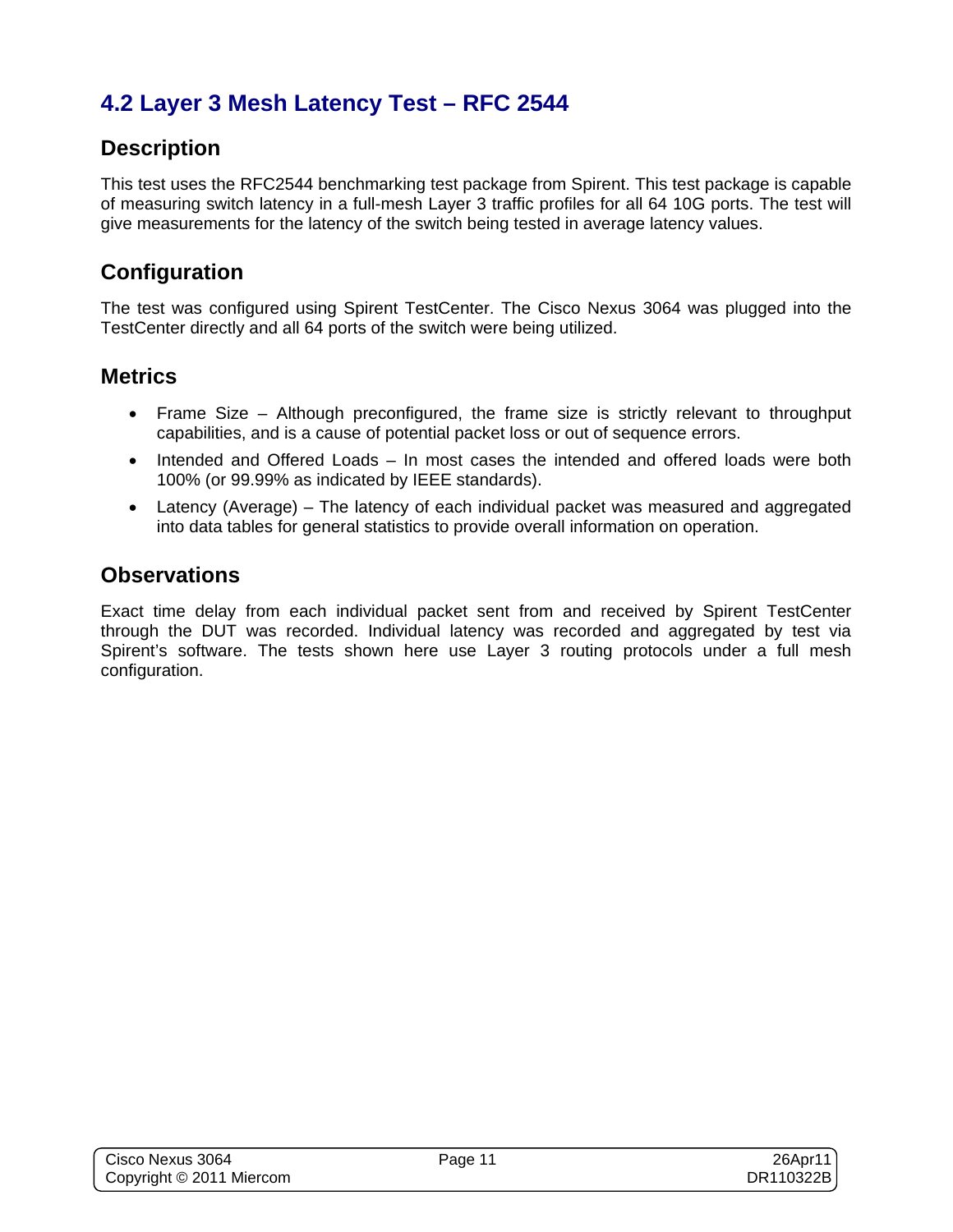



*Average latency is a true indication of performance capability. Nexus 3064 ran at 100% line rate capacity during the duration of the test, and ran from 0.92us to 1.41us.*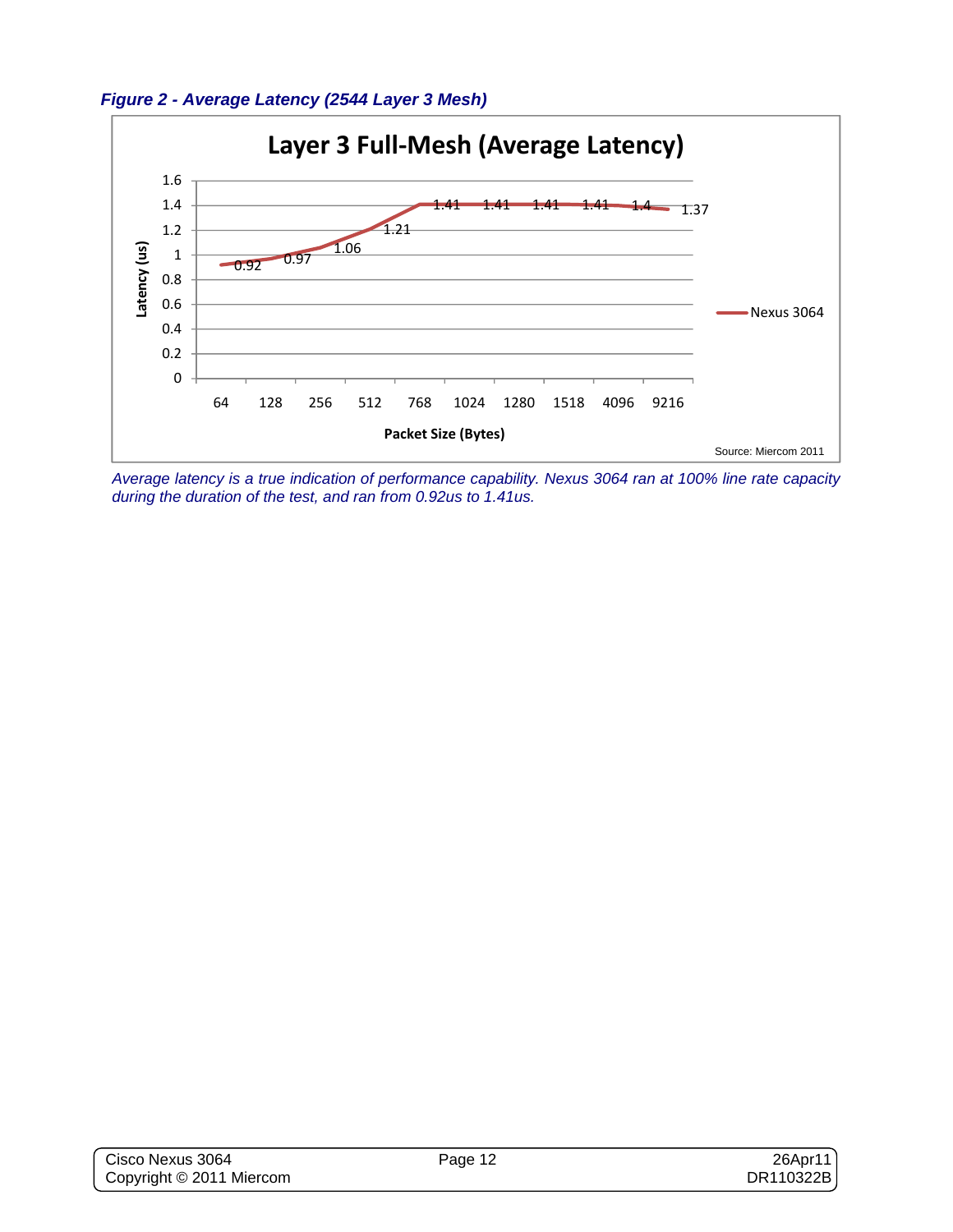## **4.3 Layer 2 Mesh Throughput – RFC2544**

## **Description**

This test uses the RFC2544 benchmarking test package from Spirent. This test package is capable of measuring switch throughput in a full-mesh Layer 2 switching traffic profiles for all 64 10G ports. The test will give measurements for the throughput of the switch being tested in average latency values.

## **Configuration**

The test was configured using Spirent TestCenter. The Cisco Nexus 3064 was plugged into the TestCenter directly and all 64 ports of the switch were being utilized.

### **Metrics**

- Frame Size Although preconfigured, the frame size is strictly relevant to throughput capabilities and cause of potential packet loss or out of sequence errors.
- Intended and Offered Loads In most cases the intended and offered loads were both 100% (or 99.99% as indicated by IEEE standards).
- Latency (Average) The latency of each individual packet was measured and aggregated into data tables for general statistics to provide overall information on operation.

#### **Observations**

Cisco Nexus 3064 had throughput values of 100%for the entire range of frame sizes.

Using a lower and upper bound convergence method, the Nexus 3064 was capable of running at 100% line rate capacity.





*The Cisco switch was able to run at 100% for the duration of the test.*

| Cisco Nexus 3064         | Page 13 | $26$ Apr11 |
|--------------------------|---------|------------|
| Copyright © 2011 Miercom |         | DR110322B  |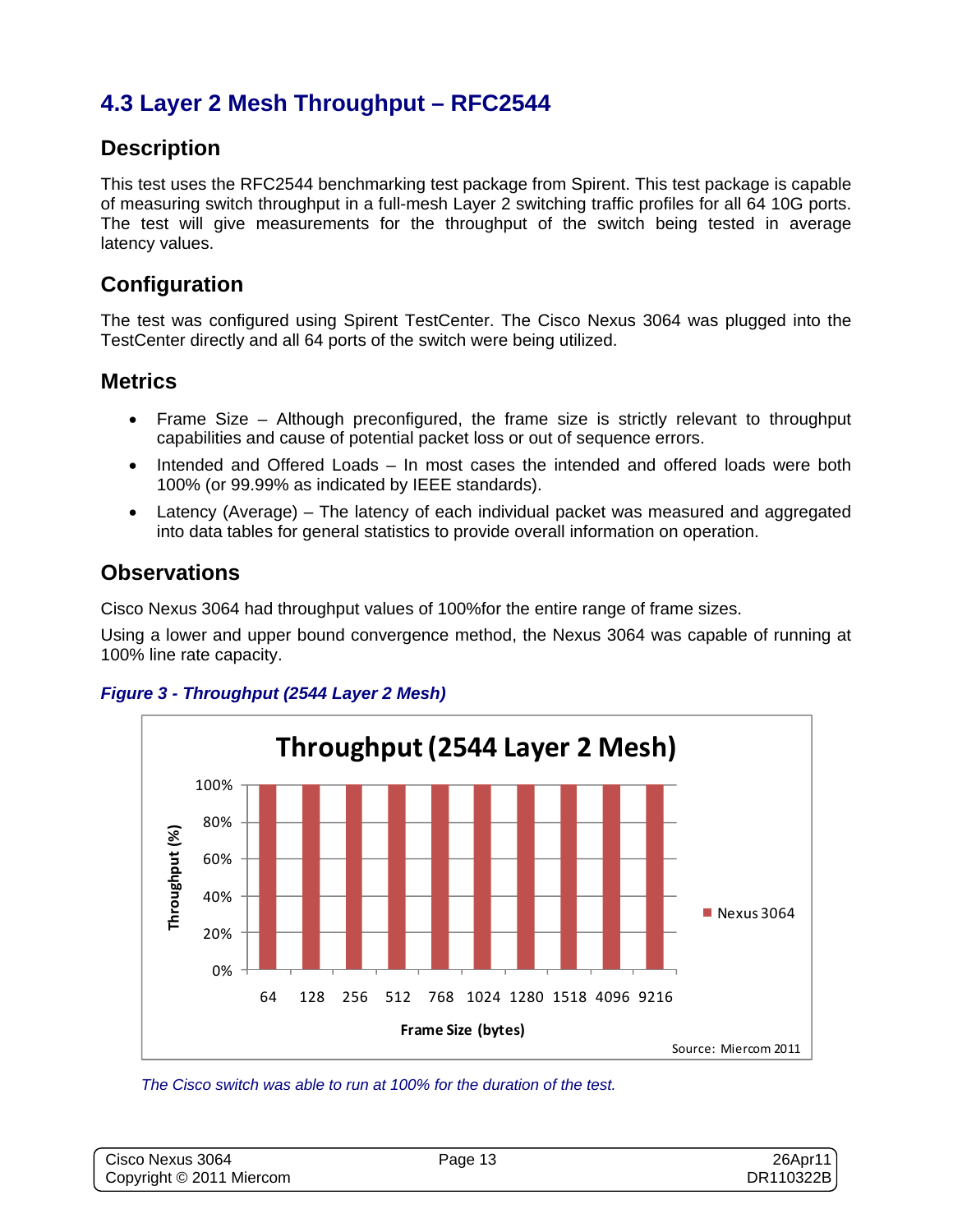# **4.4 Layer 3 Mesh Throughput – RFC2544**

## **Description**

This test uses the RFC2544 benchmarking test package from Spirent. This test package is capable of measuring switch throughput in a full-mesh Layer 3 traffic profiles for all 64 10G ports. The test will give measurements for the throughput of the switch being tested in average latency values.

## **Configuration**

The test was configured using Spirent TestCenter. The Cisco Nexus 3064 was plugged into the Spirent TestCenter directly and all 64 ports of the switch were being utilized.

#### **Metrics**

- Frame Size Although preconfigured, the frame size is strictly relevant to throughput capabilities and cause of potential packet loss or out of sequence errors.
- Intended and Offered Loads In most cases the intended and offered loads were both 100% (or 99.99% as indicated by IEEE standards).
- Latency (Average) The latency of each individual packet was measured and aggregated into data tables for general statistics to provide overall information on operation.

#### **Observations**

Cisco Nexus 3064 had throughput values of 100% for the entire range of frame sizes.

The Nexus 3064 on the Layer 3 Mesh throughput tests had performance of 100%.



#### *Figure 4 - Throughput (2544 Layer 3 Mesh)*

*The Nexus 3064 showed full line rate capacity at 100% on all frame sizes.* 

| Cisco Nexus 3064         | Page 14 | 26Apr11   |
|--------------------------|---------|-----------|
| Copyright © 2011 Miercom |         | DR110322B |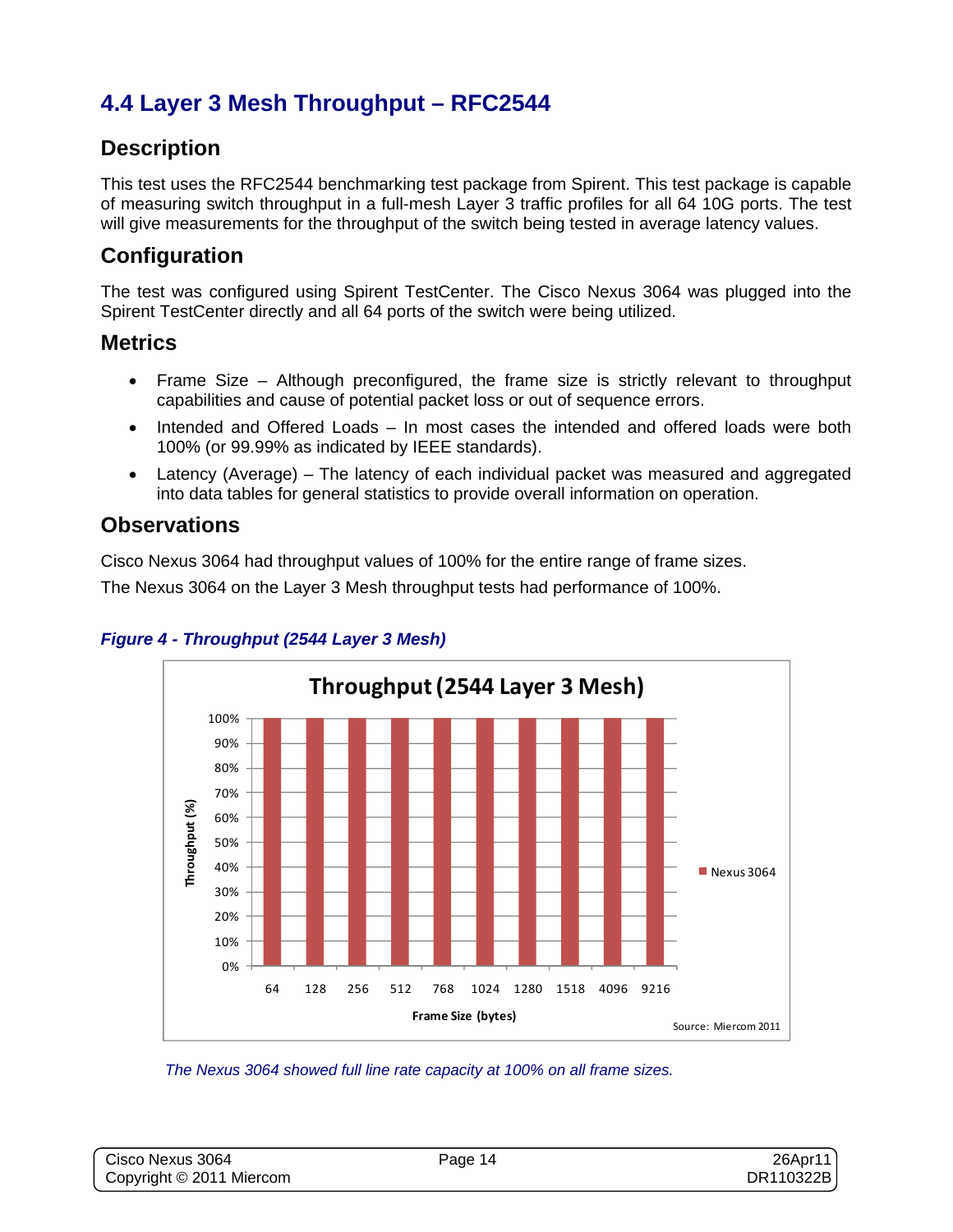# **4.5 Layer 2 Pair Latency Test – RFC2544**

## **Description**

This test uses the RFC2544 benchmarking test package from Spirent. This test package is capable of measuring switch latency in a port-pair Layer 2 switching traffic profiles for all 64 10G ports. The test will give measurements for the latency of the switch being tested in average latency values.

### **Configuration**

The test was configured using Spirent TestCenter. Cisco Nexus 3064 was plugged into the TestCenter directly and all 64 ports of the switch were being utilized.

#### **Metrics**

- Frame Size Although preconfigured, the frame size is strictly relevant to throughput capabilities and cause of potential packet loss or out of sequence errors.
- Intended and Offered Loads In most cases the intended and offered loads were both 100% (or 99.99% as indicated by IEEE standards).
- Latency (Average) The latency of each individual packet was measured and aggregated into data tables for general statistics to provide overall information on operation.

#### **Observations**

Exact time delay from each individual packet sent from and received by Spirent TestCenter through the DUT was recorded. Individual latency was recorded and aggregated by test via Spirent's software. The tests shown here were performed using Layer 2 switching under a pair configuration. The Nexus shows its average latency to range from 0.9 to1.38us.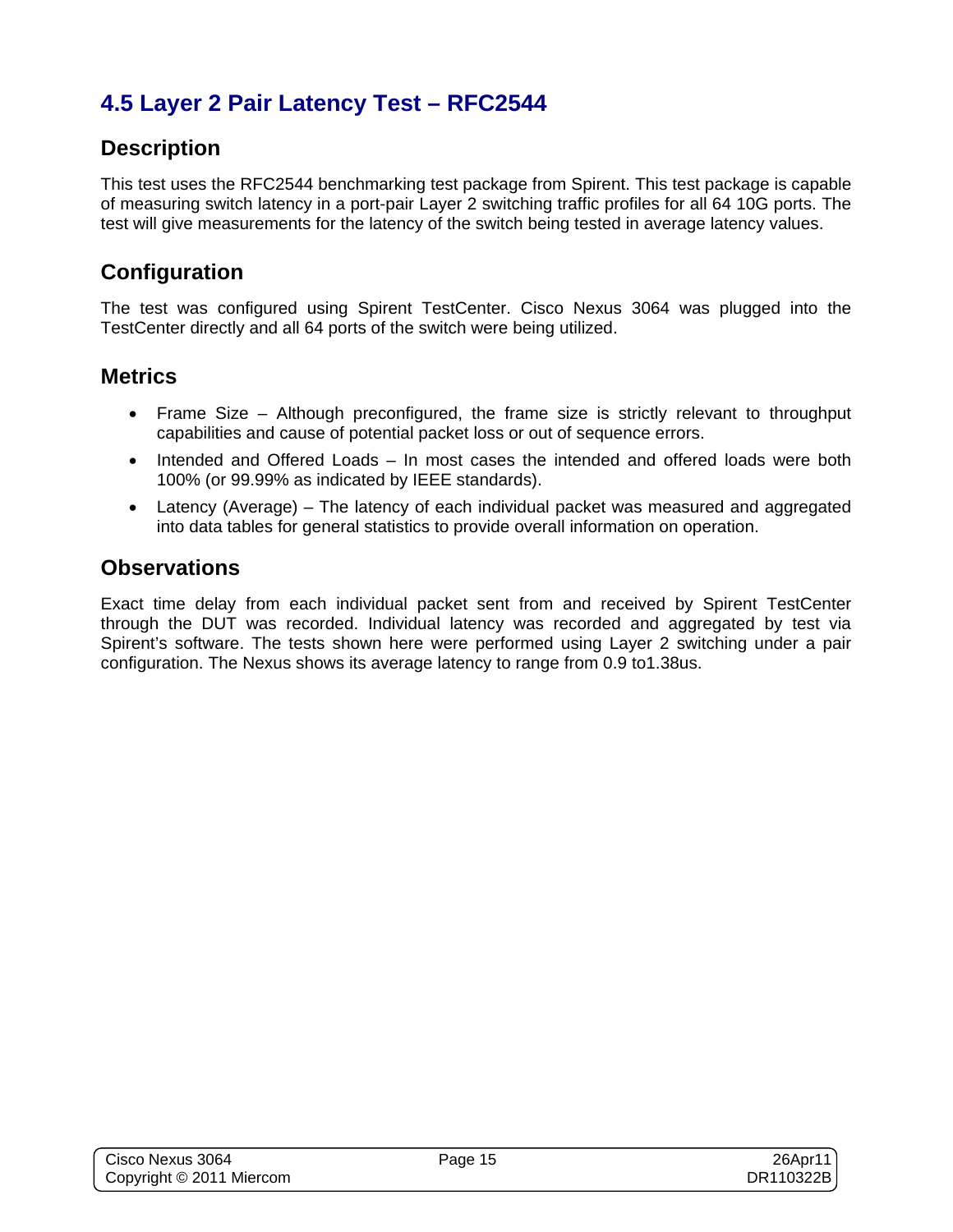



*Average latency is a true indication of performance capability. Nexus 3064 ran at 100% line rate capacity during the duration of the test, and ran from 0.9us to 1.38us.*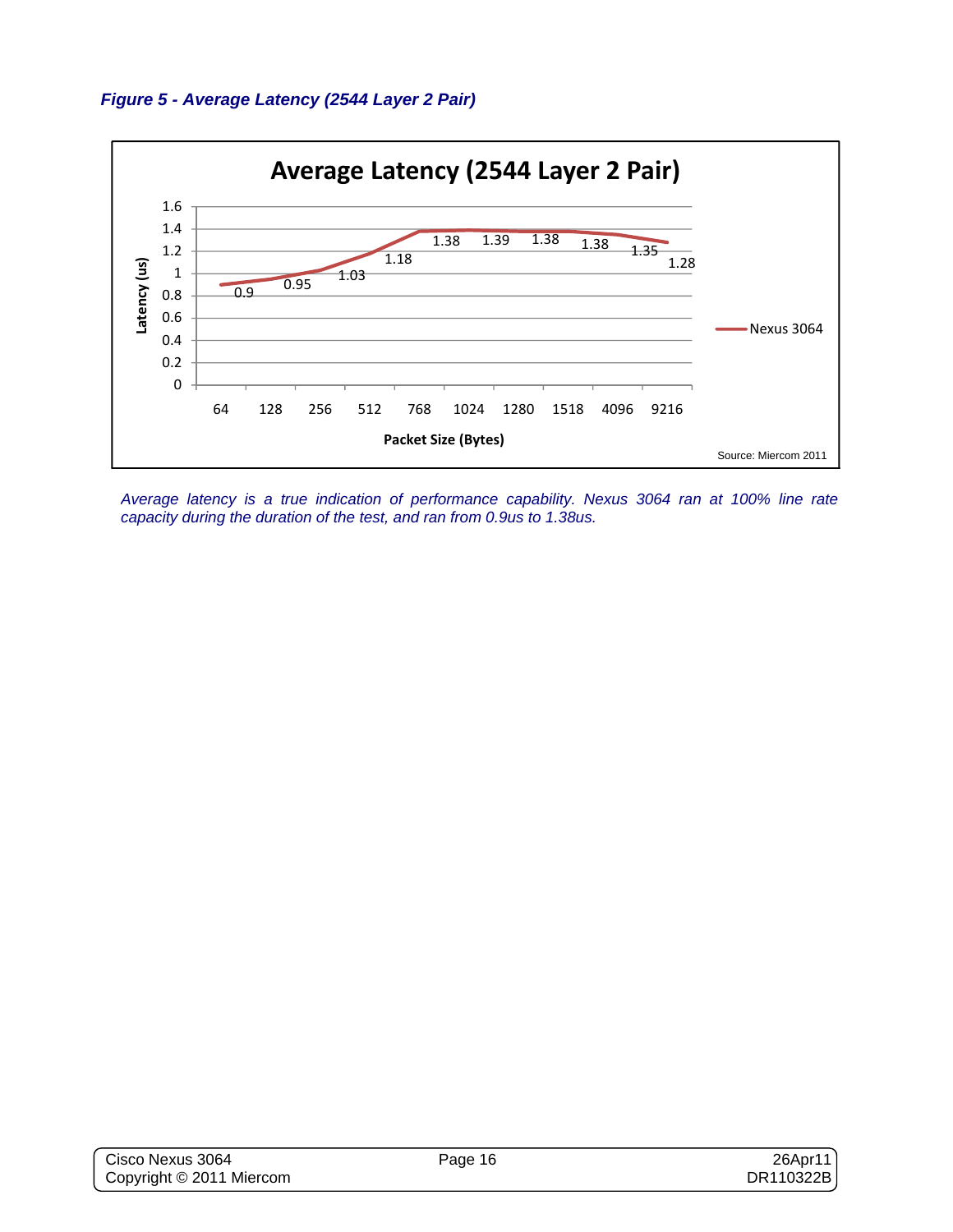# **4.6 Layer 3 Pair Latency Test – RFC2544**

## **Description**

This test uses the RFC2544 benchmarking test package from Spirent. This test package is capable of measuring switch latency in a port-pair Layer 3 traffic profiles for all 64 10G ports. The test will give measurements for the latency of the switch being tested in average latency values.

## **Configuration**

The test was configured using Spirent TestCenter. The Cisco Nexus 3064 was plugged into the TestCenter directly and all 64 ports of the switch were being utilized.

### **Metrics**

- Frame Size Although preconfigured, the frame size is strictly relevant to throughput capabilities, and cause of potential packet loss or out of sequence errors.
- Intended and Offered Loads In most cases the intended and offered loads were both 100% (or 99.99% as indicated by IEEE standards).
- Maximum Thresholds –Whether the thresholds for packet loss and out of sequence packets were exceeded (listed as passed or failed).
- Frame Count Total frame count used in conjunction with Frame Size and Duration to calculate true quantified measurable throughput, as well as true quantified intended throughput.
- Latency (Average) The latency of each individual packet was measured and aggregated into data tables for general statistics to provide overall information on operation.

## **Observation**

Exact time delay from each individual packet sent from and received by Spirent TestCenter through the DUT was recorded. Individual latency was recorded and aggregated by test via Spirent's software. The tests shown here use Layer 3 routing protocols under a pair configuration.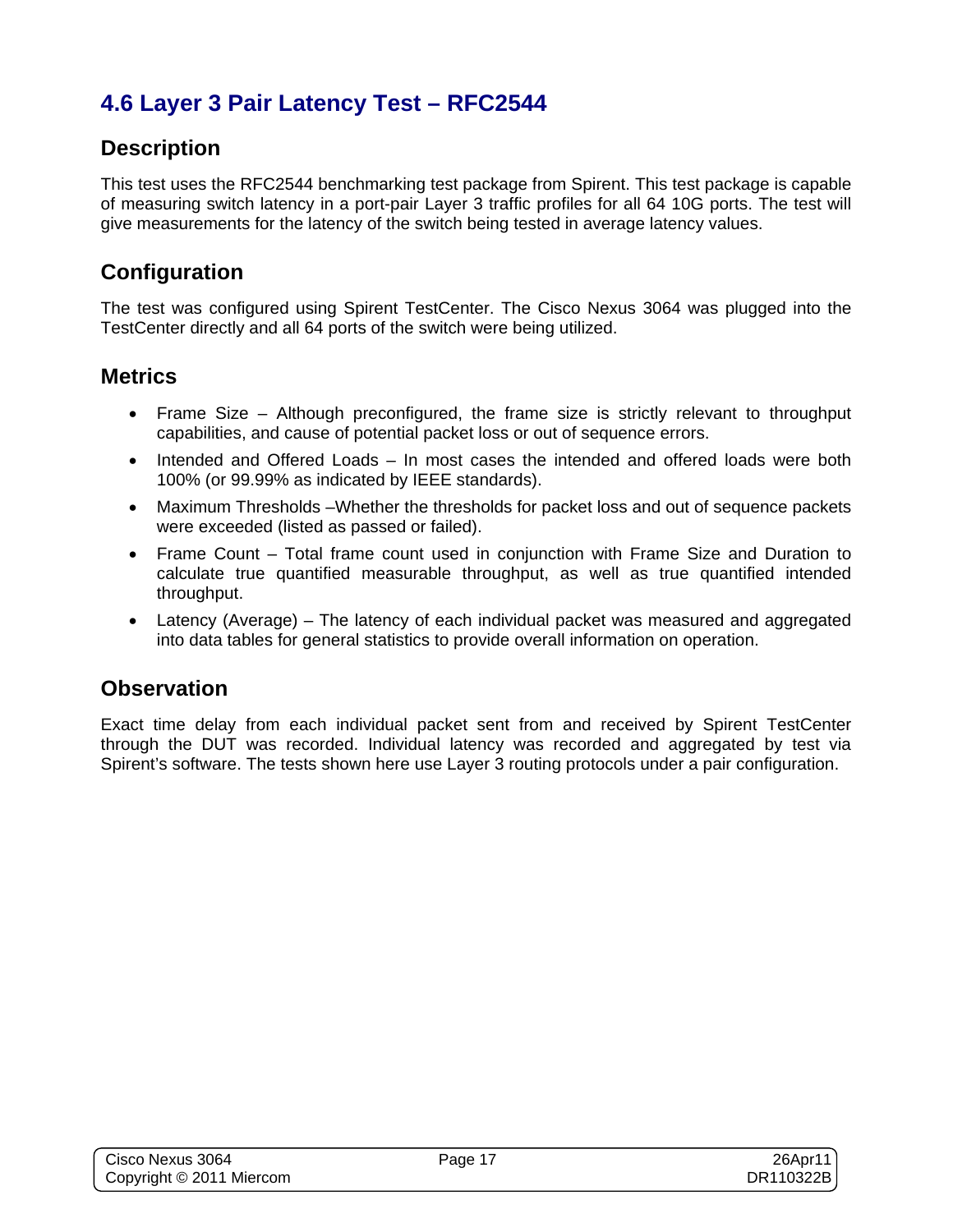



*Average latency is a true indication of performance capability. Nexus 3064 ran at 100% line rate capacity during the duration of the test, and ran from 0.91us to 1.42us.*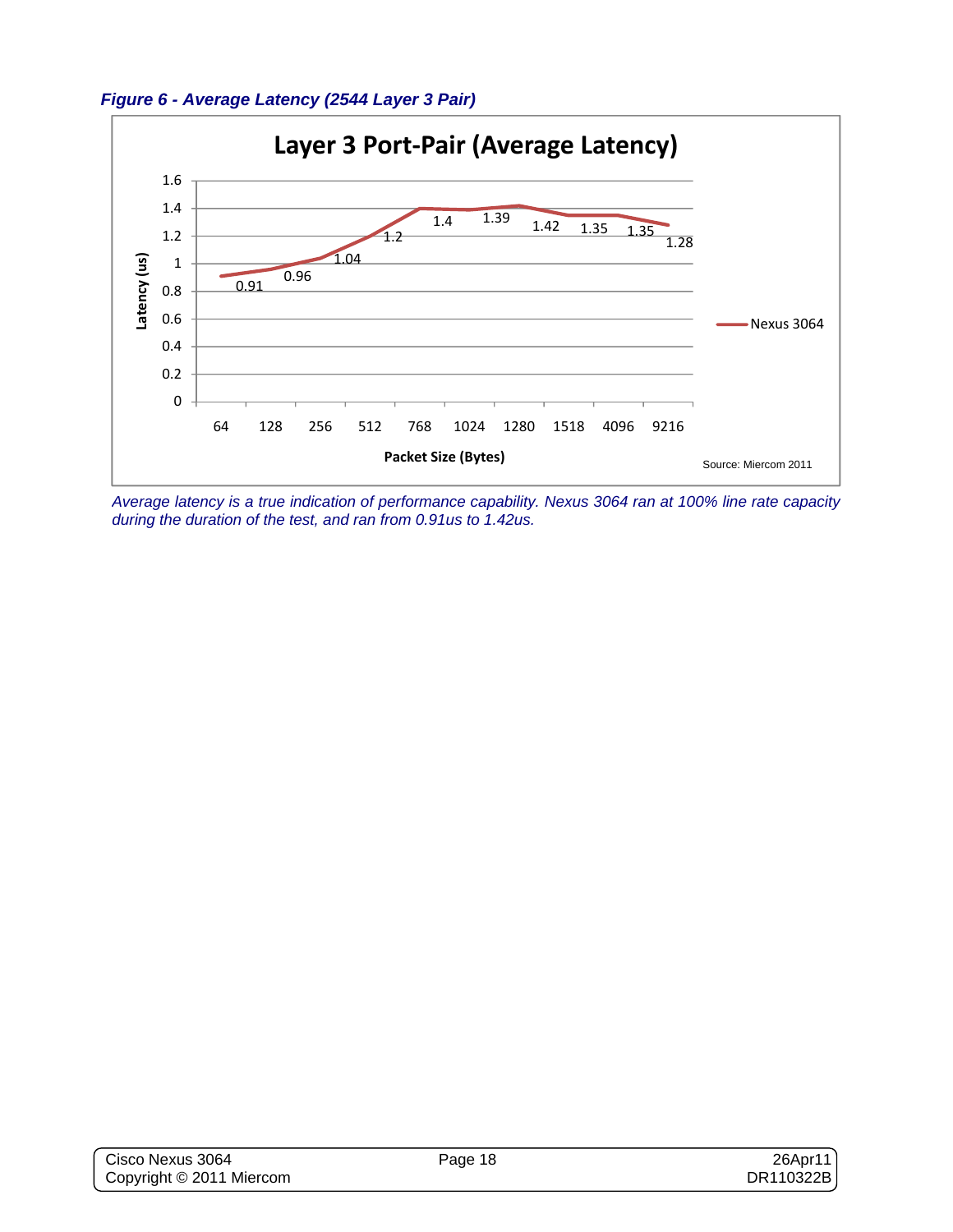# **4.7 Layer 2 Pair Throughput Test – RFC2544**

### **Description**

This test uses the RFC2544 benchmarking test package from Spirent. This test package is capable of measuring switch throughput in a port-pair Layer 2 switching traffic profiles for all 64 10G ports. The test will give measurements for the throughput of the switch being tested in average latency values.

## **Configuration**

The test was configured using Spirent TestCenter. The Cisco Nexus 3064 was plugged into the Spirent TestCenter directly and all 64 ports of the switch were being utilized.

#### **Metrics**

- Frame Size Although preconfigured, the frame size is strictly relevant to throughput capabilities, and cause of potential packet loss or out of sequence errors.
- Intended and Offered Loads In most cases the intended and offered loads were both 100% (or 99.99% as indicated by IEEE standards).
- Latency (Average) The latency of each individual packet was measured and aggregated into data tables for general statistics to provide overall information on operation.

### **Observations**

On the Layer 2 Pair throughput test, the Cisco Nexus 3064 switch performed at 100% line rate capacity and utilization.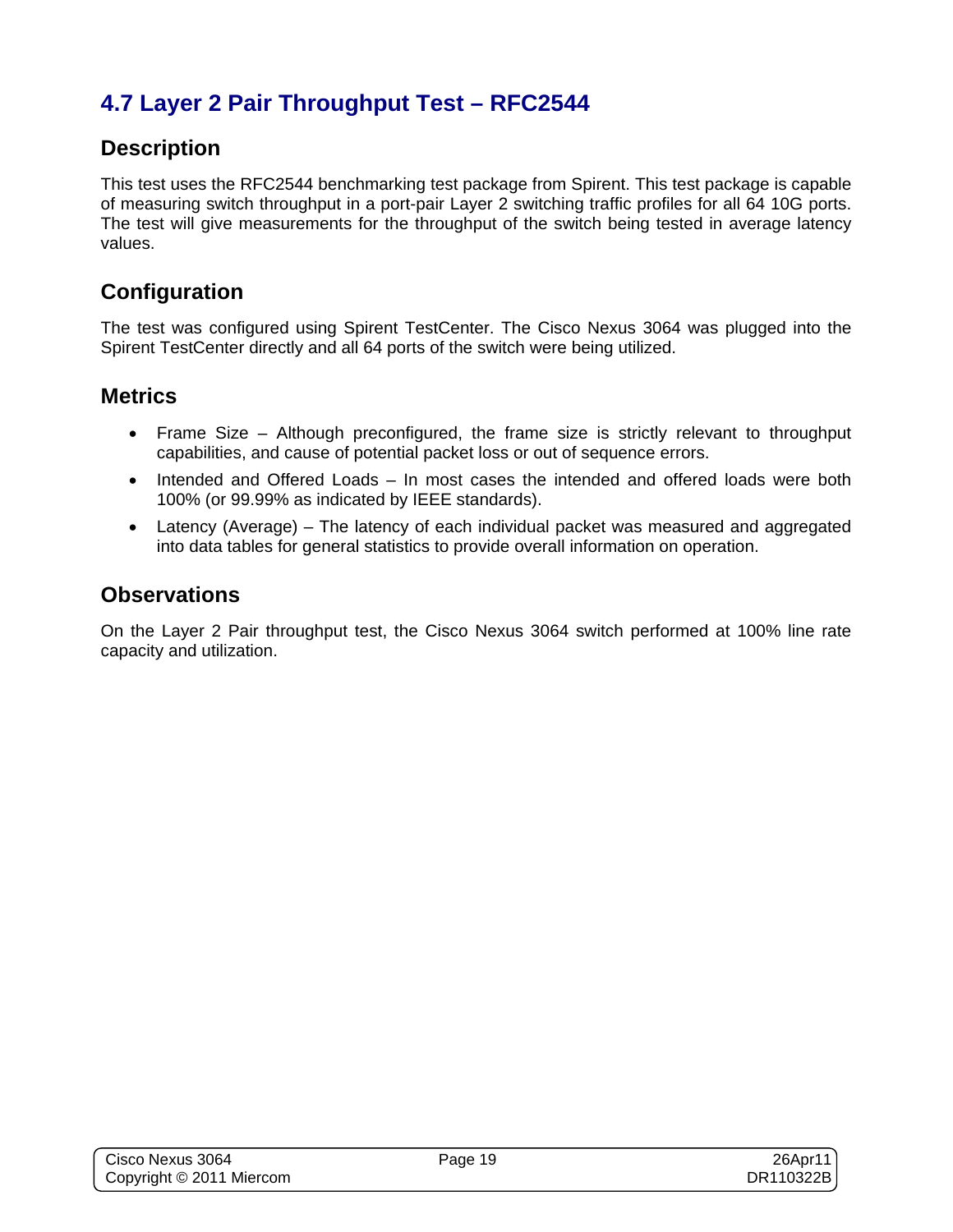



*The Nexus 3064 showed full line rate capacity at 100% on all frame sizes.*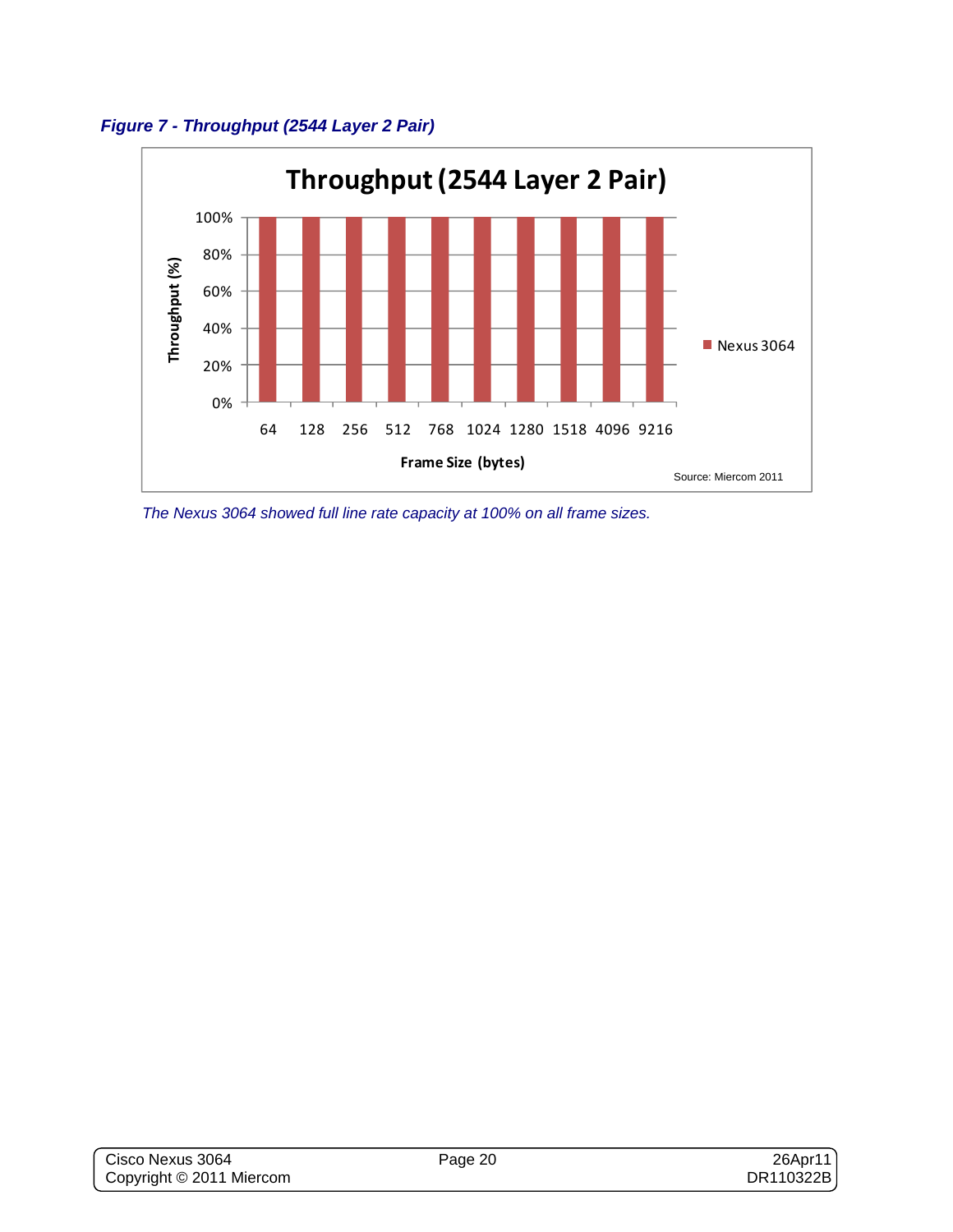## **4.8 Layer 3 Pair Throughput Test – RFC 2544**

## **Description**

This test uses the RFC2544 benchmarking test package from Spirent. This test package is capable of measuring switch throughput in a port-pair Layer 3 traffic profiles for all 64 10G ports. The test will give measurements for the throughput of the switch being tested in average latency values.

## **Configuration**

The test was configured using Spirent TestCenter. The Cisco Nexus 3064 was plugged into the TestCenter directly and all 64 ports of the switch were being utilized.

### **Metrics**

- Frame Size Although preconfigured, the frame size is strictly relevant to throughput capabilities and cause of potential packet loss or out of sequence errors.
- Intended and Offered Loads In most cases the intended and offered loads were both 100% (or 99.99% as indicated by IEEE standards).
- Latency (Average) The latency of each individual packet was measured and aggregated into data tables for general statistics to provide overall information on operation.

#### **Observations**

On the Layer 3 Pair throughput test, the Cisco Nexus 3064 switch performed at 100% line rate capacity and utilization.

#### *Figure 8 - Throughput (2544 Layer 3 Pair)*



*The Nexus 3064 showed full line rate capacity at 100% on all frame sizes.* 

| Cisco Nexus 3064         | Page 21 | 26Apr11   |
|--------------------------|---------|-----------|
| Copyright © 2011 Miercom |         | DR110322B |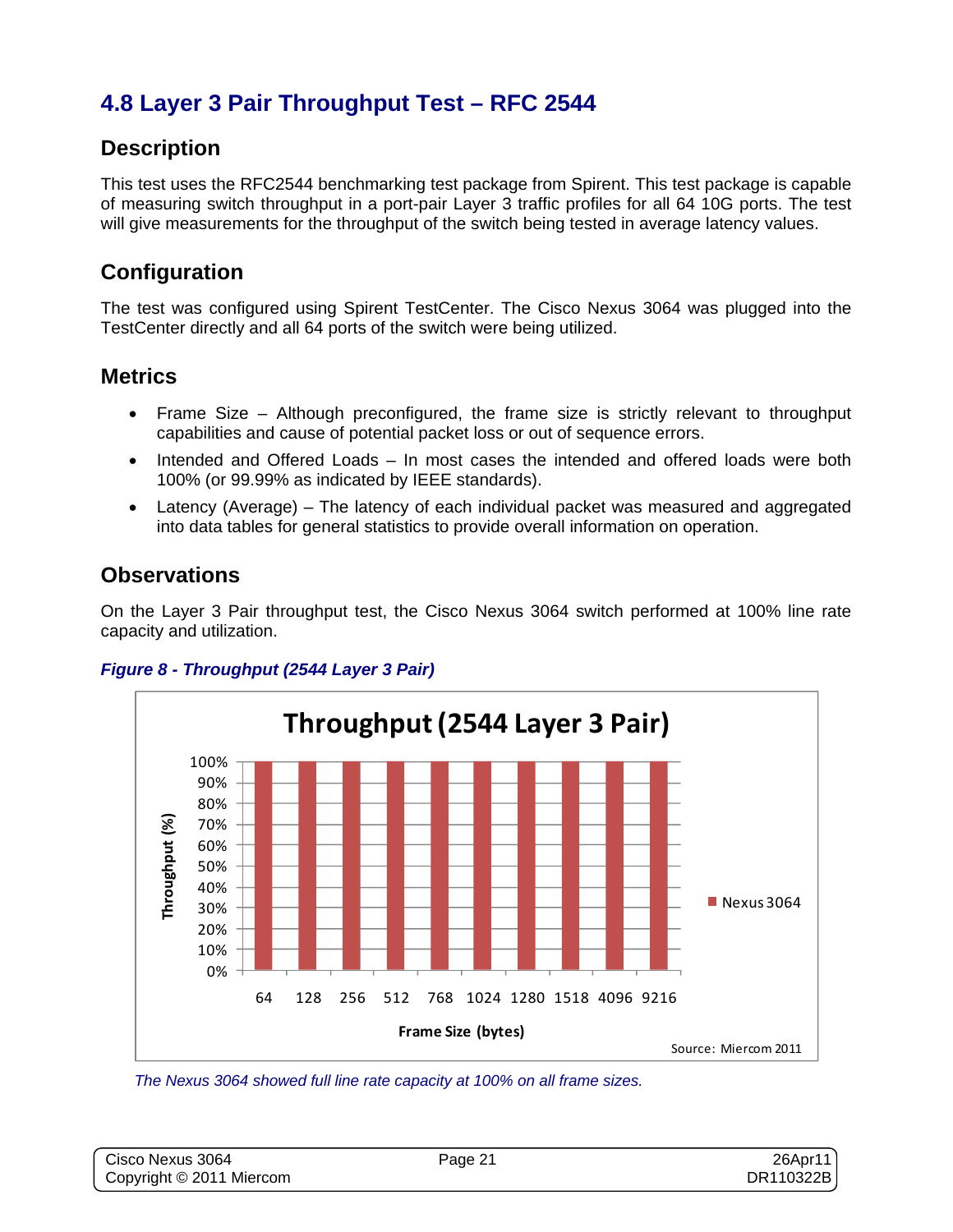## **4.9 Layer 2 Multicast Latency Test – RFC 3918**

### **Description**

This test uses the RFC3918 benchmarking test package from Spirent. This test package is capable of measuring switch latency in a Layer 2 multicast forwarding traffic profiles for all 64 10G ports. The test will give measurements for the latency of the switch being tested in average latency values.

## **Configuration**

The test was configured using Spirent TestCenter. The Cisco Nexus 3064 was plugged into the TestCenter directly and all 64 ports of the switch were being utilized.

#### **Metrics**

- Frame Size Although preconfigured, the frame size is strictly relevant to throughput capabilities and cause of potential packet loss or out of sequence errors.
- Intended and Offered Loads In most cases the intended and offered loads were both 100% (or 99.99% as indicated by IEEE standards).
- Latency (Average) The latency of each individual packet was measured and aggregated into data tables for general statistics to provide overall information on operation.

### **Observations**

Exact time delay from each individual packet sent from and received by Spirent TestCenter through the DUT was recorded. Individual latency was recorded and aggregated by test via Spirent's software. The tests shown here use Layer 2 routing protocols under a Multicast configuration.

Figure 9 shows the average latency among all packets for the RFC 3918 test under the Layer 2 Multicast configuration. The Nexus shows its minimum latency to be lower in most ranges except in large and Jumbo Packets.

The latency values for the Cisco Nexus 3064 switch were less than 1.4 microseconds on all frame sizes. As the test progressed and the packet frame size increased, the latency values increase. The Cisco Nexus 3064switch was capable of performing with lower latency until the packet frame sizes reached 768 bytes. After this point, the Cisco Nexus 3064 was able to level off and have consistent latency value for the remainder of the tests without dropping even a single packet.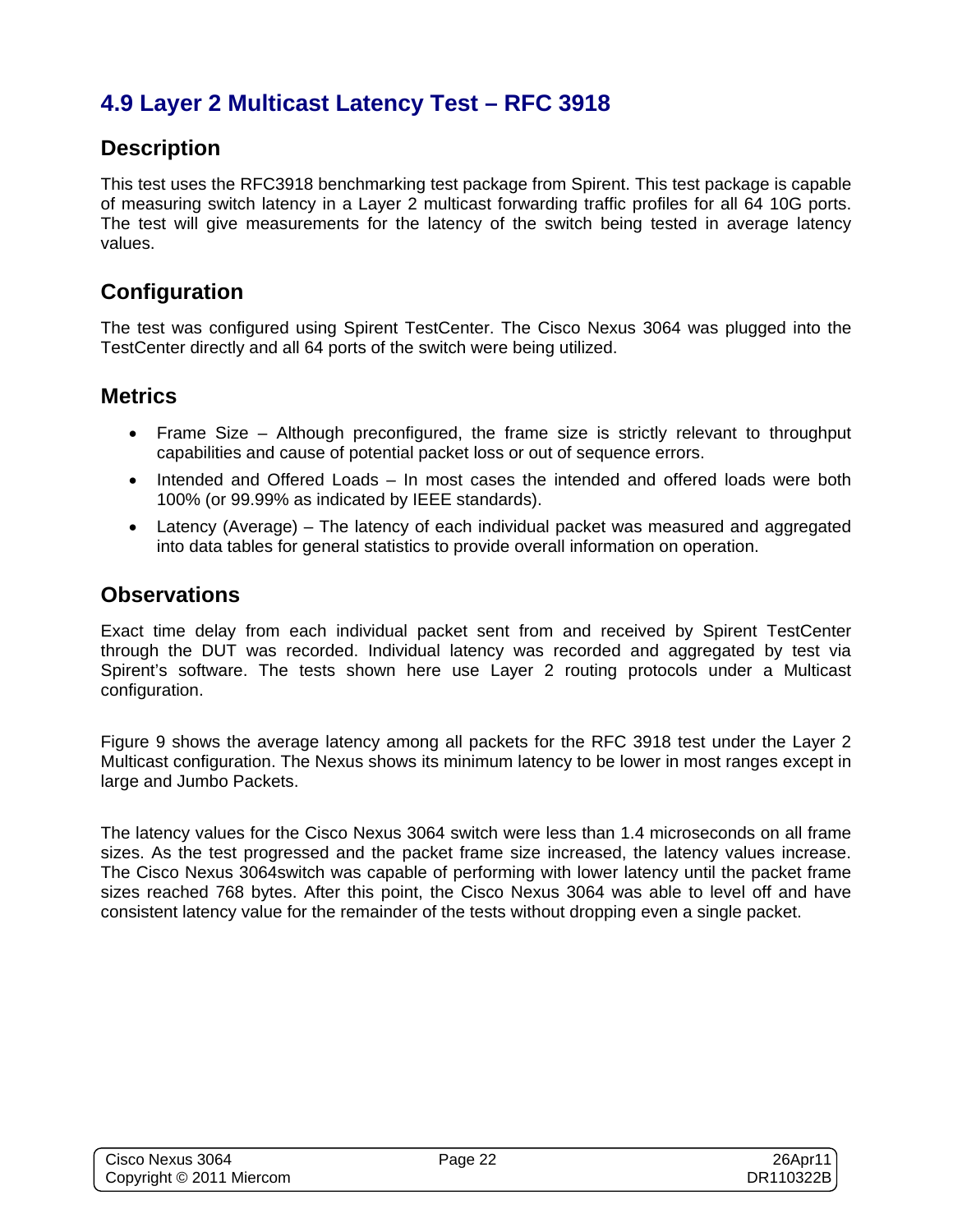



*Average latency is a true indication of performance capability. Nexus 3064 ran at 100% line rate capacity during the duration of the test, and ran from 0.94us to 1.4us.*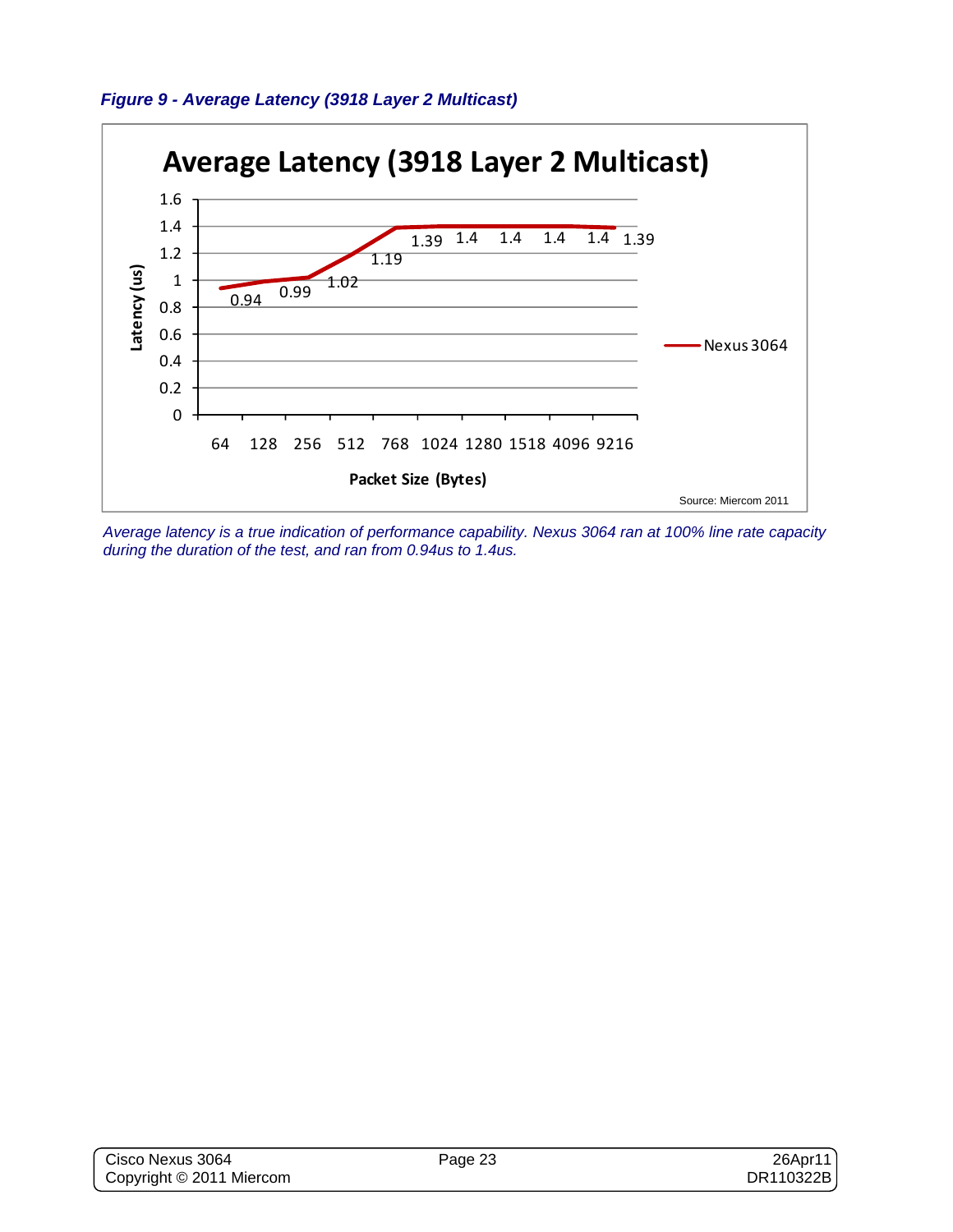## **4.10 Layer 3 Multicast Latency Test – RFC3918**

### **Description**

This test uses the RFC3918 benchmarking test package from Spirent. This test package is capable of measuring switch latency in a Layer 3 multicast forwarding traffic profiles for all 64 10G ports. The test will give measurements for the latency of the switch being tested in average latency values.

### **Configuration**

The test was configured using Spirent TestCenter. The switch that was being tested was plugged into the TestCenter directly and all 64 ports of the switch were being utilized.

#### **Metrics**

- Frame Size Although preconfigured, the frame size is strictly relevant to throughput capabilities, and cause of potential packet loss or out of sequence errors.
- Intended and Offered Loads In most cases the intended and offered loads were both 100% (or 99.99% as indicated by IEEE standards).
- Latency (Average) The latency of each individual packet was measured and aggregated into data tables for general statistics to provide overall information on operation.

#### **Observations**

Exact time delay from each individual packet sent from and received by Spirent TestCenter through the DUT. Individual latency was recorded and aggregated by test via Spirent's software. The tests shown here use Layer 3 routing protocols under a Multicast configuration.

Figure 10 shows the minimum latency among all packets for the RFC 3918 test under the Layer 3 Multicast configuration. The Nexus shows its minimum latency to be lower in all ranges of packet size.

The latency values for the Cisco Nexus 3064 switch were low. As the tests progressed and the packet frame size increased, the latency did as well. The Cisco Nexus 3064 switch was capable of performing with low latency until the packet frame sizes reached 768 bytes. After this point, the Cisco Nexus 3064 was able to level off and have a consistent, still low, latency value for the remainder of the tests.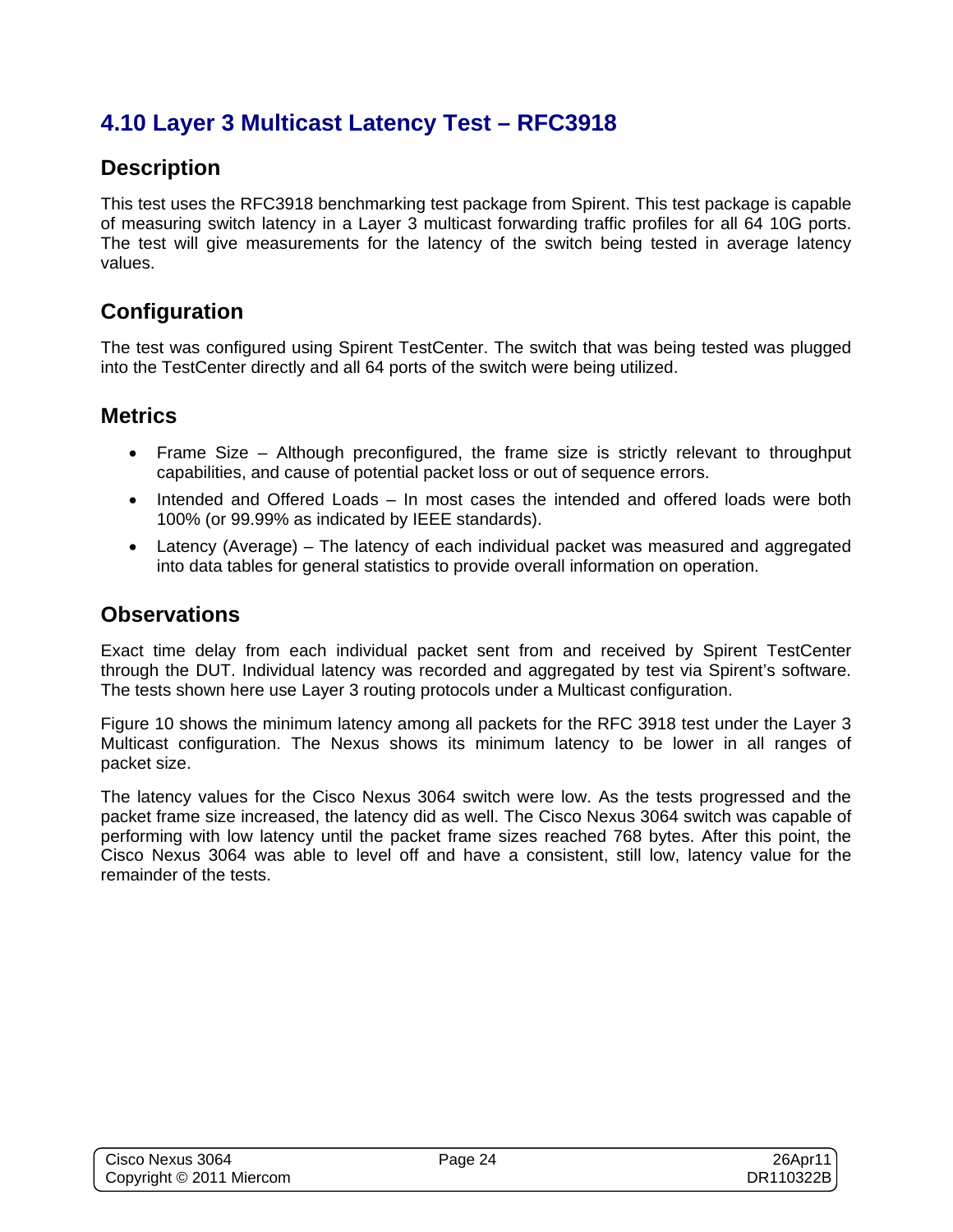



*Average latency is a true indication of performance capability. Nexus 3064 ran at 100% line rate capacity during the duration of the test, and ran from 0.94us to 1.4us*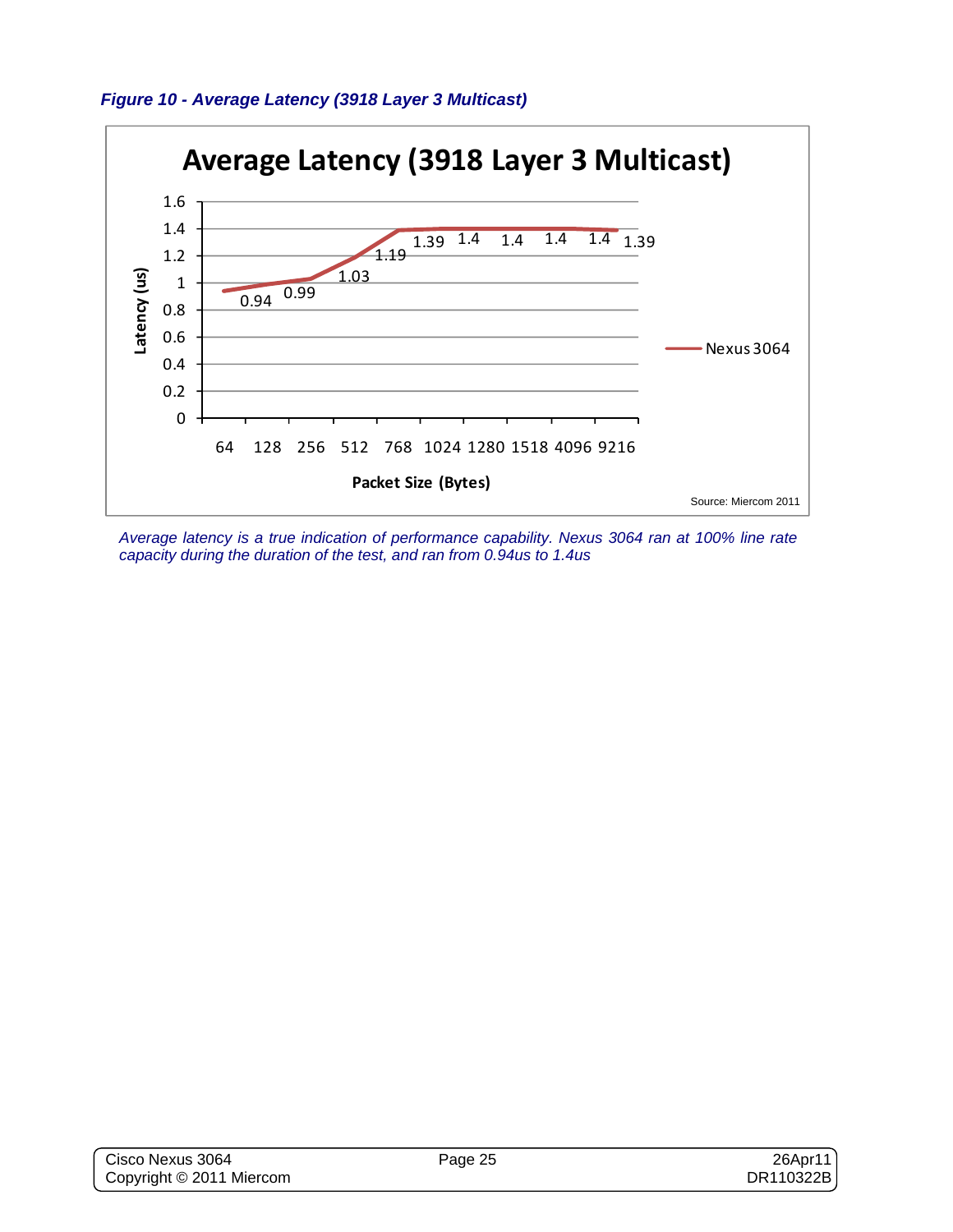# **5.0 Jitter**

Jitter is the variance and deviation in the pulses in a high-frequency digital signal, in this case the analysis of Layer 2 and Layer 3 traffic. As the name suggests, jitter can be thought of as shaky data transmissions, or differences in latency.

An innumerable amount of factors weigh in on the cause of jitter, the highest of which is electromagnetic interference, integrity of the hard circuitry, and protocols to collect, transmit, and transfer data packets. By using the benchmarking standard RFC2889 and the Ixia XM12 chassis we can accurately assess the overall effect of jitter and how it plays into the latency values. Low jitter is obviously very desirable, as it indicates there is a strong resiliency in the DUT/SUT. High jitter means there could be a problem with the hardware or software optimization not being able to deliver consistent, reliable results.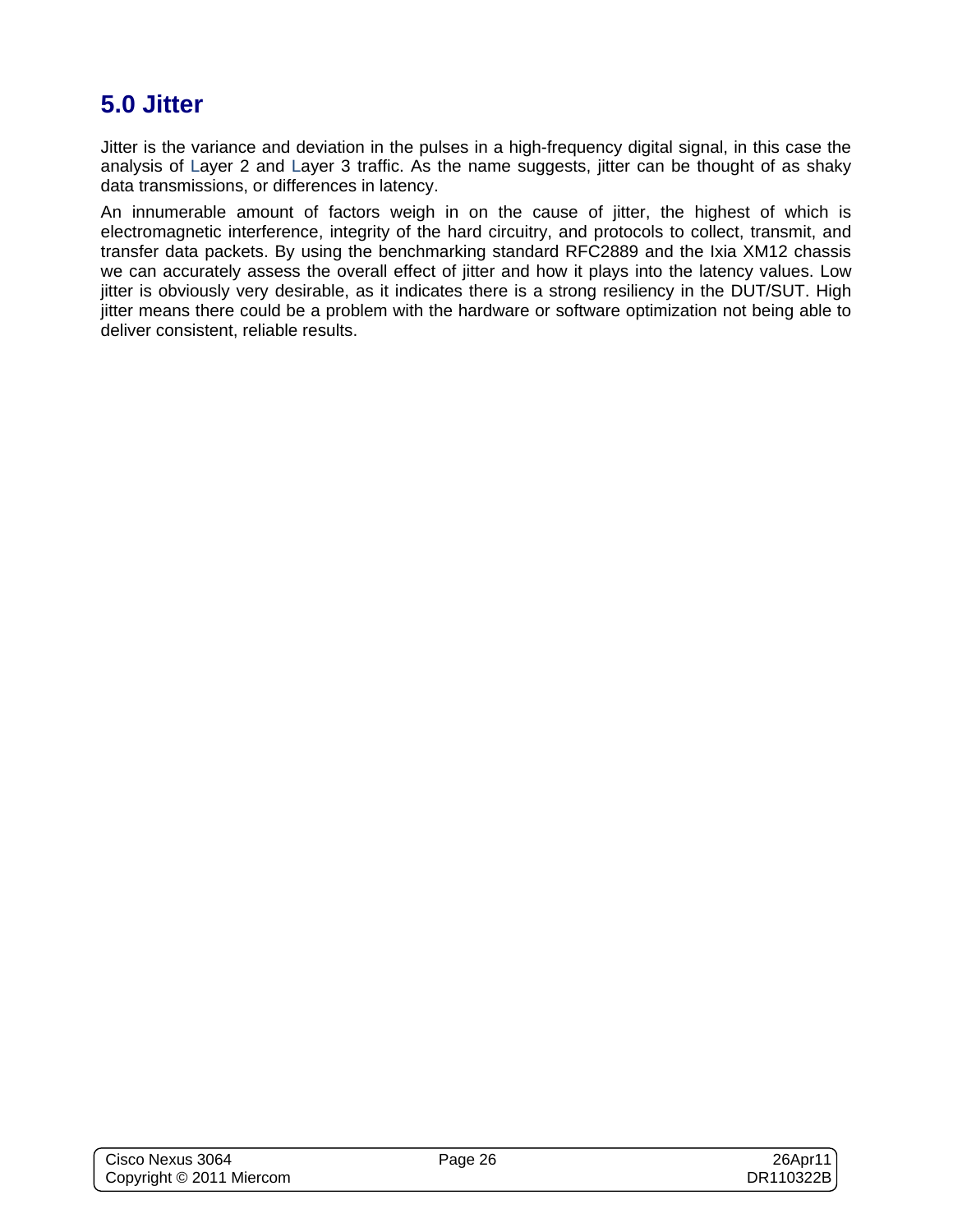## **5.1 Layer 2 Jitter Measurements**

## **Description**

This test uses the RFC 2889 benchmarking test package from Ixia. This RFC test provides measurements for the jitter of the switch, tested in average values.

## **Configuration**

The test was configured using IXIA IxNetwork/IxAutomate. The Cisco Nexus 3064 was plugged directly to the IXIA traffic generator.

### **Metrics**

- Frame Size Although preconfigured, the frame size is strictly relevant to throughput capabilities, and cause of potential packet loss or out of sequence errors.
- Intended and Offered Loads In most cases the intended and offered loads were both 100% (or 99.99% as indicated by IEEE standards).
- Jitter (Average) –RFC 3393 is used as definition and reference.

A definition of the IP Packet Delay Variation (ipdv) can be given for packets inside a stream of packets. The ipdv of a pair of packets within a stream of packets is defined for a selected pair of packets in the stream going from measurement point MP1 to measurement point MP2. The ipdv is the difference between the one-way-delay of the selected packets.

[snip]'+ L, a packet length in bits. The packets of a Type P packet stream from which the singleton ipdv metric is taken should all be of the same length.

The jitter of each individual packet was measured and aggregated into data tables for general statistics to provide overall information on operation. An average value was calculated and is displayed on the graphs.

### **Observations**

Exact time delay from each individual packet sent from and received by the IXIA traffic generator through the DUT was recorded. Individual jitter was recorded and aggregated by test via IXIA software. The tests used Layer 2 environment under a full mesh configuration.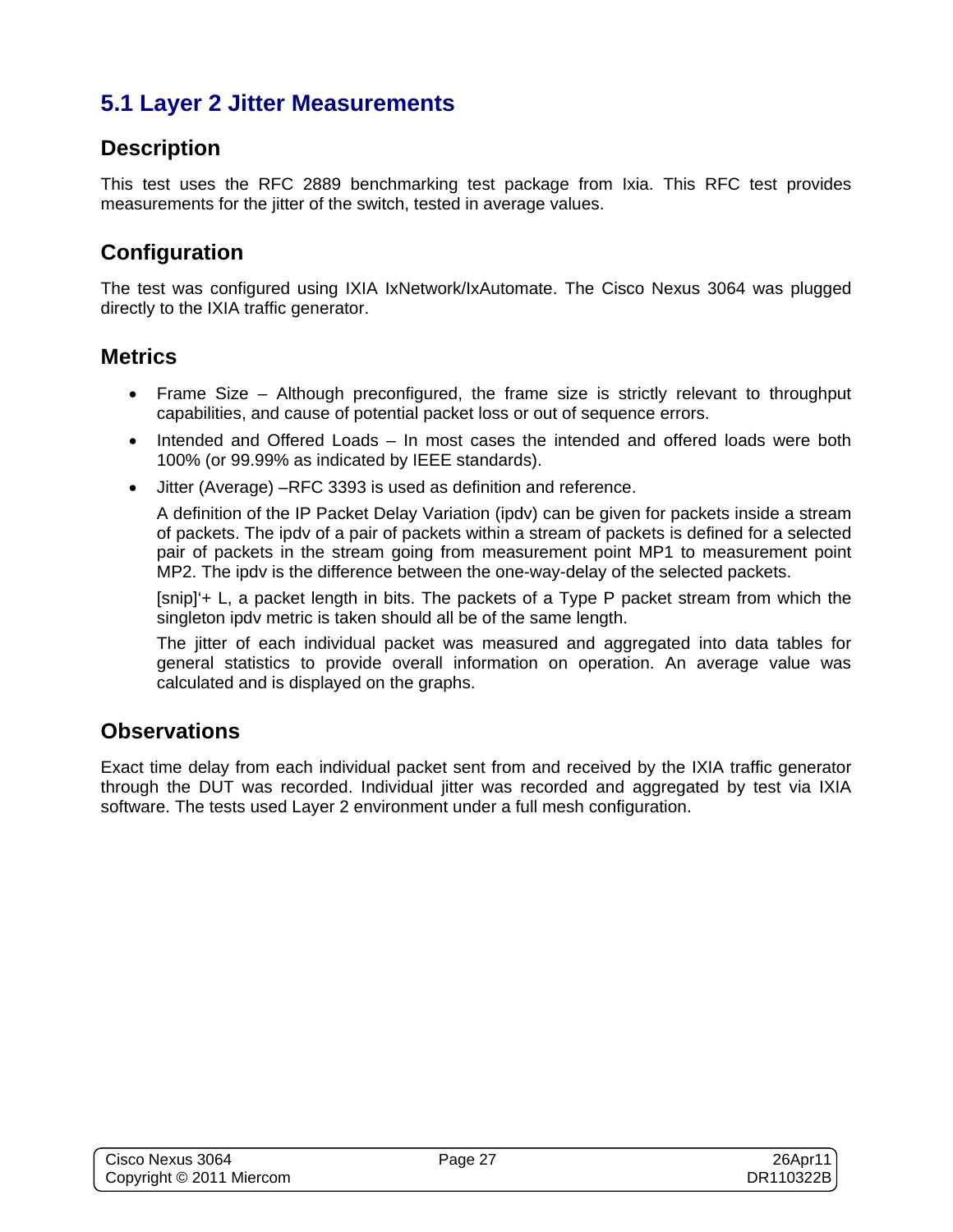



*From our testing we found that the Cisco Nexus 3064 had a low jitter average. In congested networks the Nexus 3064 is capable of processing packets faster, increasing delivery time without any loss of data.*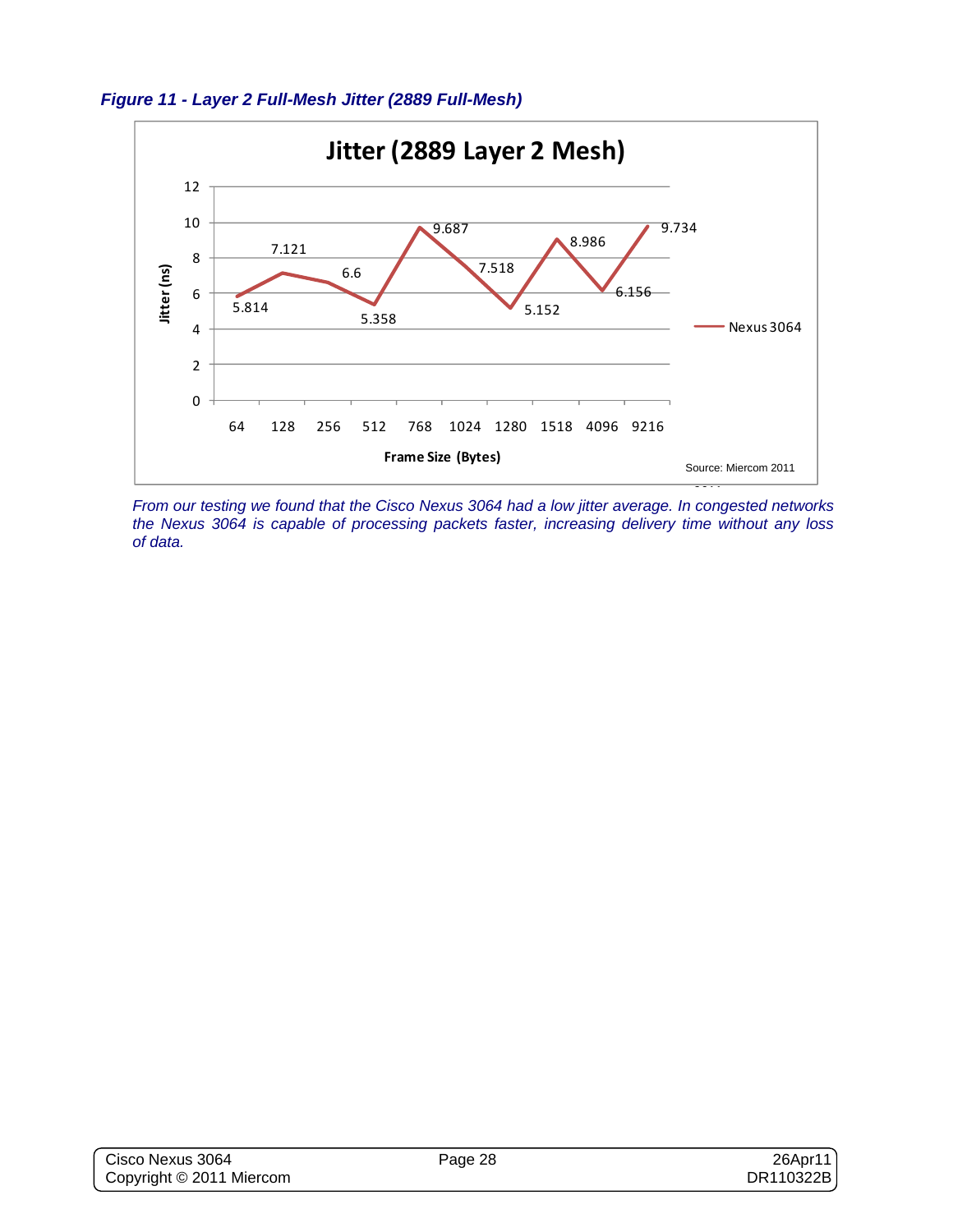## **5.2 Layer 3 Jitter Measurements**

## **Description**

This test uses the RFC 2889 benchmarking test package from Ixia. This RFC test provides measurements in a full-mesh scenario for the jitter of the switch, tested in average values.

## **Configuration**

The test was configured using IXIA IxNetwork/IxAutomate. The Cisco Nexus 3064 was plugged directly to the IXIA traffic generator, using the same ports, cables and line cards.

### **Metrics**

- Frame Size Although preconfigured, the frame size is strictly relevant to throughput capabilities, and cause of potential packet loss or out of sequence errors.
- Intended and Offered Loads In most cases the intended and offered loads were both 100% (or 99.99% as indicated by IEEE standards).
- Jitter (Average) The RFC 3393 is used as definition and reference.

A definition of the IP Packet Delay Variation (ipdv) can be given for packets inside a stream of packets. The ipdv of a pair of packets within a stream of packets is defined for a selected pair of packets in the stream going from measurement point MP1 to measurement point MP2. The ipdv is the difference between the one-way-delay of the selected packets.

[snip]'+ L, a packet length in bits. The packets of a Type P packet stream from which the singleton ipdv metric is taken MUST all be of the same length.

The jitter of each individual packet was measured and aggregated into data tables for general statistics to provide overall information on operation. An average value was calculated and that is the one displayed on the graphs.

### **Observations**

Exact time delay from each individual packet sent from and received by the IXIA traffic generator through the DUT was recorded. Individual jitter was recorded and aggregated by test via IXIA software. The tests shown here use Layer 3 routing protocols under a full mesh configuration.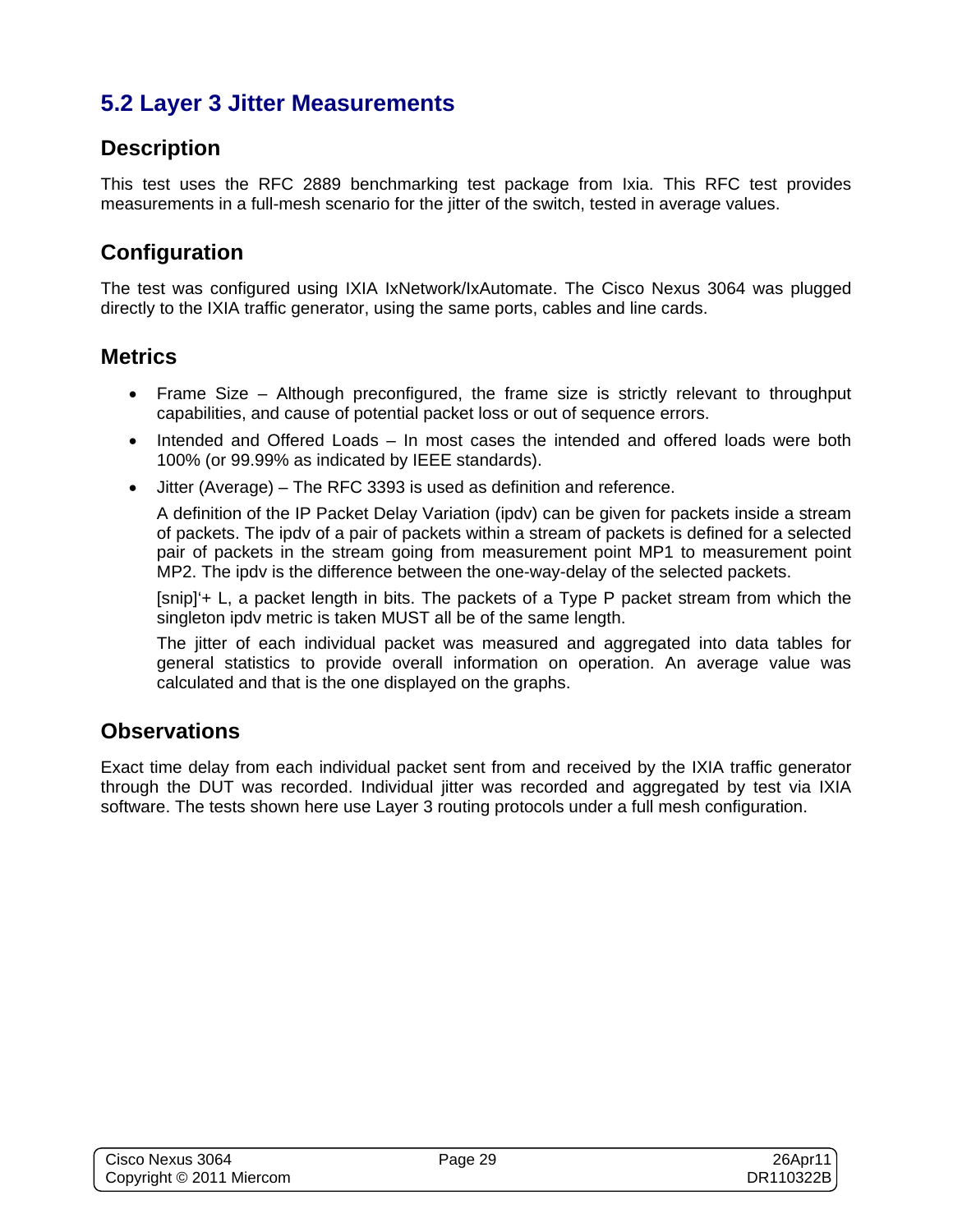

*The Cisco Nexus 3064 had a low jitter average. In congested networks the Nexus 3064 is capable of processing packets faster, increasing delivery time without any loss of data.* 

*Figure 12 - Layer 3 Full-Mesh Jitter (2889 Full-Mesh Unicast)*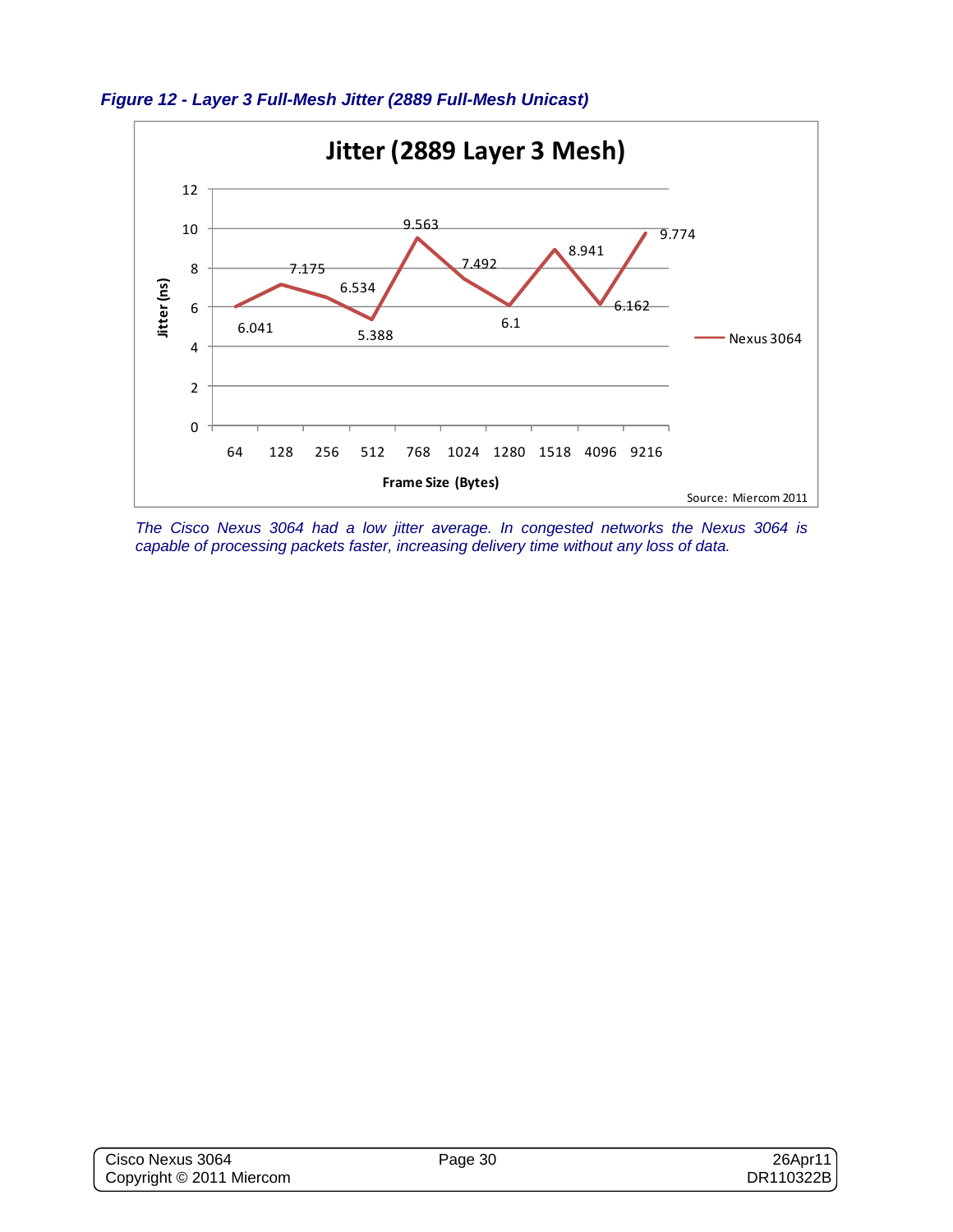# **6.0 Feature and Troubleshooting Capability Information**

#### **Description**

Using the terminal and telnet interfaces for the switch to detail the features that are readily available to create easily viewable tables. It is important for the switch to have extensive troubleshooting/debug capabilities so that problems can be quickly seen in order to troubleshoot unexpected switch behavior, such as network outrage, packet drop or anything that is not normal.

NX-OS on Nexus 3064 is a full-featured, modular, and scalable network operating system. It offers the most comprehensive feature set in the industry. The following tables list only some of the key features to enable customers to successfully deploy the Nexus 3064 in a mission-critical production network.

| Category             | <b>Key Features</b>                                                                | <b>Nexus 3000</b> |
|----------------------|------------------------------------------------------------------------------------|-------------------|
| Base and Route       | Virtual-Link                                                                       | Yes               |
| Control              | Opaque LSAs Support                                                                | Yes               |
|                      | <b>OSPF MIB</b>                                                                    | Yes               |
|                      | <b>Totally Stubby Area</b>                                                         | Yes               |
|                      | Route Redistribution between Routing                                               | Yes               |
|                      | Route-Map to Filtering Routes                                                      | Yes               |
|                      | Limit No. of Redistributed Routes                                                  | Yes               |
|                      | Route Summarization - Inter area / External<br>Route                               | Yes               |
|                      | <b>Multiple OSPF Instances</b>                                                     | Yes               |
| HA.<br>Fast I<br>and | <b>Graceful Restart Helper</b>                                                     | Yes               |
| Convergence          | <b>OSPFv2 Stub Router Advertisements</b>                                           | Yes               |
|                      | SPF Optimization - SPF Timers                                                      | Yes               |
|                      | Tune Timers: LSA Arrival / Pacing / Throttle /<br>Throttle SPF Calculation / Hello | Yes               |

#### *Table 1 - OSPF Detailed Information*

*The Nexus 3064 switch has a full range of options available for configuring route control and convergence.This table illustrates the options native to the switch with regards to base and route control.*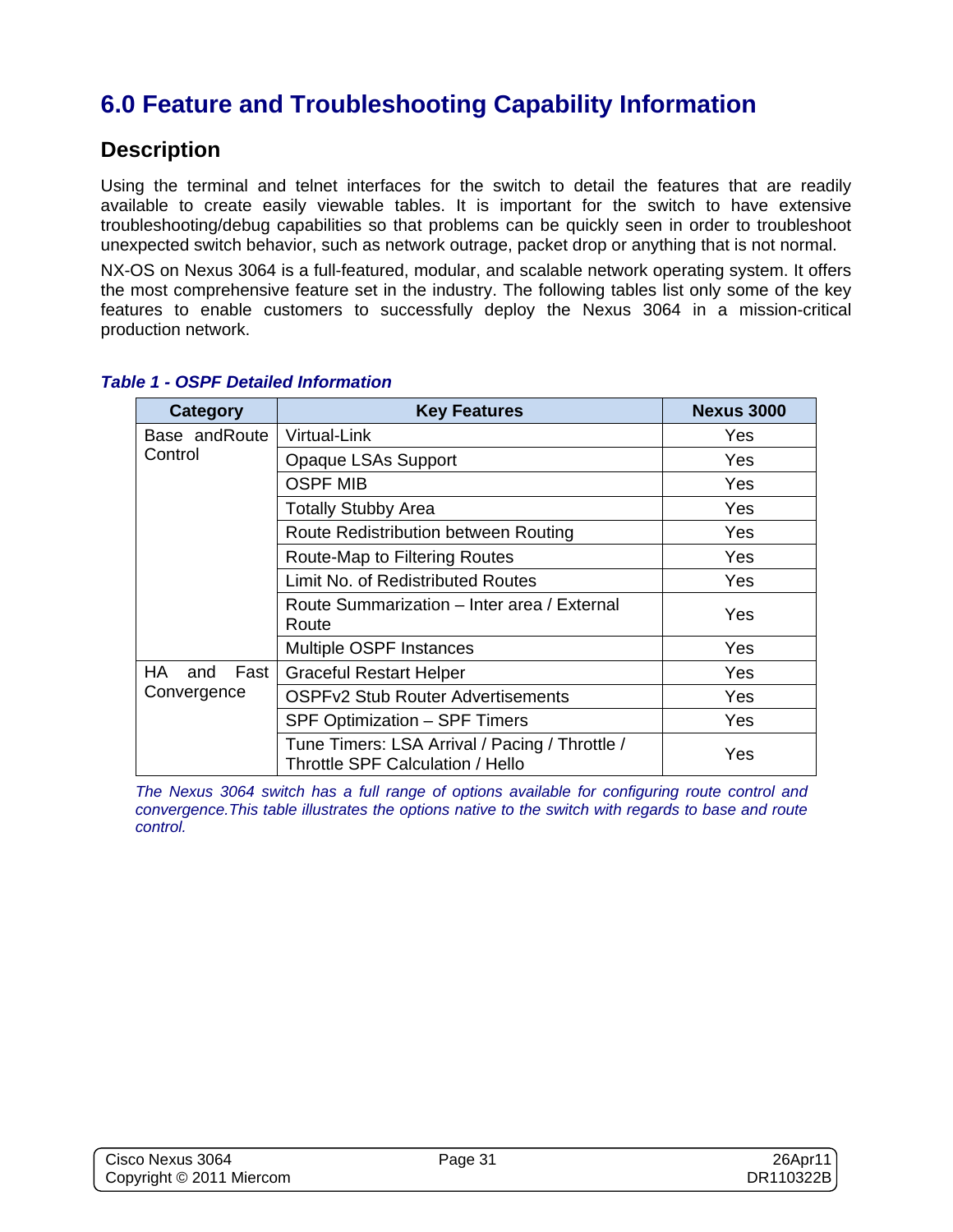| Category                                   | <b>Key Features</b>                                                                                              | <b>Nexus 3000</b> |
|--------------------------------------------|------------------------------------------------------------------------------------------------------------------|-------------------|
| Base and Route<br><b>Attribute Control</b> | Route Redistribution from Other Protocols with<br>Route-map                                                      | Yes               |
|                                            | Route Dampening                                                                                                  | Yes               |
|                                            | Authentication - Simple and MD5                                                                                  | Yes               |
|                                            | Route filtering with Route-map - Match: AS-<br>Number / AS-PATH List / Community-list / IP<br><b>Prefix-list</b> | Yes               |
|                                            | <b>MBGP</b>                                                                                                      | Yes               |
|                                            | <b>BGP ECMP</b>                                                                                                  | Yes               |
|                                            | Limit EBGP AS-path Attribute                                                                                     | Yes               |
|                                            | <b>BGP Conditional Advertisement</b>                                                                             | Yes               |
| Scale<br>Large                             | 4-byte AS Number                                                                                                 | Yes               |
| <b>BGP</b>                                 | <b>Router Reflector</b>                                                                                          | Yes               |
|                                            | <b>AS Confederation</b>                                                                                          | Yes               |
|                                            | Multi-hop EBGP                                                                                                   | Yes               |
|                                            | Peer-template                                                                                                    | Yes               |
| HA.<br>Fast<br>and                         | BGP Scan Timer and Best Path Algorithm                                                                           | Yes               |
| Convergence                                | <b>Graceful Restart Helper</b>                                                                                   | Yes               |
|                                            | <b>BGP Next-Hop Address Tracking</b>                                                                             | Yes               |
|                                            | Enable / Disable Fast External Failover                                                                          | Yes               |
|                                            | Low Memory Handling                                                                                              | Yes               |

#### *Table 2 - BGP Detailed Information*

*The Nexus 3064 switch has extensive features for configuring BGP.This table illustrates all the Border Gateway Protocol features of the switch.*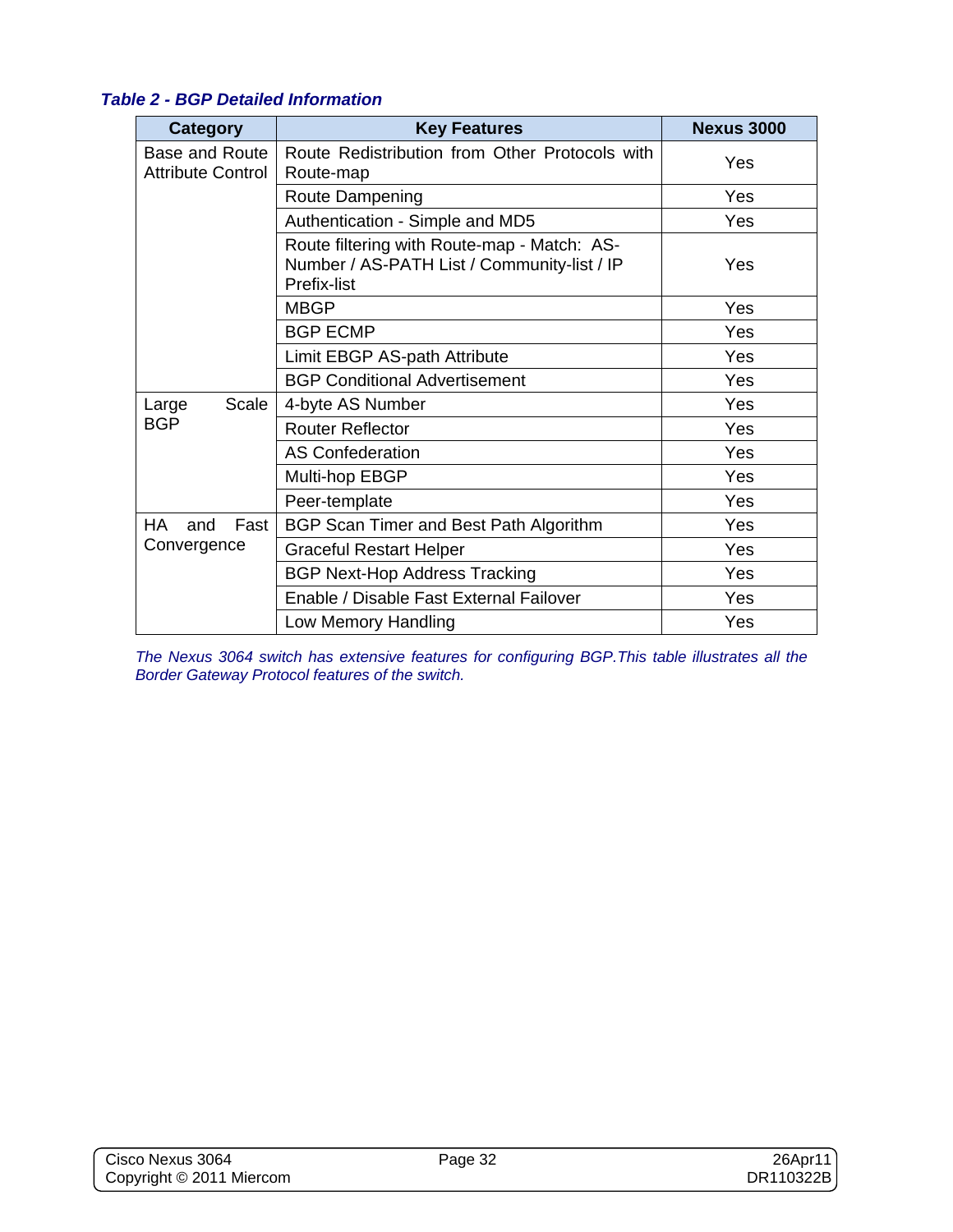#### *Table 3 - IP Multicast Detailed Information*

| <b>Category</b> | <b>Key Features</b>           | <b>Nexus 3000</b> |
|-----------------|-------------------------------|-------------------|
| <b>Basic</b>    | PIM-SM                        | Yes               |
|                 | PIM-SSM                       | Yes               |
|                 | <b>PIM Static RP</b>          | Yes               |
|                 | PIM Auto-RP                   | Yes               |
|                 | <b>PIM BSR</b>                | Yes               |
| Advanced        | <b>MSDP</b>                   | Yes               |
|                 | Anycast-RP                    | Yes               |
|                 | Neighbor Filtering            | Yes               |
|                 | <b>Accept Register</b>        | Yes               |
|                 | <b>Register Rate-limiting</b> | Yes               |
|                 | <b>PIM Stub</b>               | Yes               |
|                 | <b>PIM Timer</b>              | Yes               |
|                 | Shared Tree Only/SPT Infinite | Yes               |

*These are all the IP Multicast features that are inherently present on the Nexus 3064 switch. The Nexus 3064 has a wide variety of options available for configuration.* 

#### *Table 4 - IP Services, Virtualization, Security, Redundancy, and Others*

| <b>Category</b>   | <b>Key Features</b>                                                                               | <b>Nexus 3000</b> |
|-------------------|---------------------------------------------------------------------------------------------------|-------------------|
| <b>IP Service</b> | <b>DHCP Snooping</b>                                                                              | Yes               |
| Security          | DAI                                                                                               | Yes               |
|                   | <b>IPSG</b>                                                                                       | <b>Yes</b>        |
|                   | <b>Private VLAN</b>                                                                               | Yes               |
|                   | Ingress / Egress ACL                                                                              | Yes               |
|                   | <b>RACL</b>                                                                                       | Yes               |
|                   | VACL                                                                                              | Yes               |
| Virtualization    | Vrf-lite (OSPF, BGP, EIGRP)                                                                       | Yes               |
|                   | <b>Vrf-lite Multicast</b>                                                                         | <b>Yes</b>        |
|                   | Vrf-aware DHCP Relay                                                                              | <b>Yes</b>        |
| Redundancy,       | HSRP / VRRP                                                                                       | Yes               |
| QoS and Others    | QoS Classifying based on IP Header<br><b>Information PBR</b>                                      | Yes               |
|                   | QoS - Bandwidth and Queuing<br>ManagementQoS Classifying based on IP<br><b>Header Information</b> | Yes               |
|                   | QoS - Bandwidth and Queuing Management                                                            | Yes               |

*IP, Security, Virtualization, and Redundancy features of the Nexus 3064 are illustrated above. This switch is capable of supporting a variety of features and configuration methods as shown in this table.*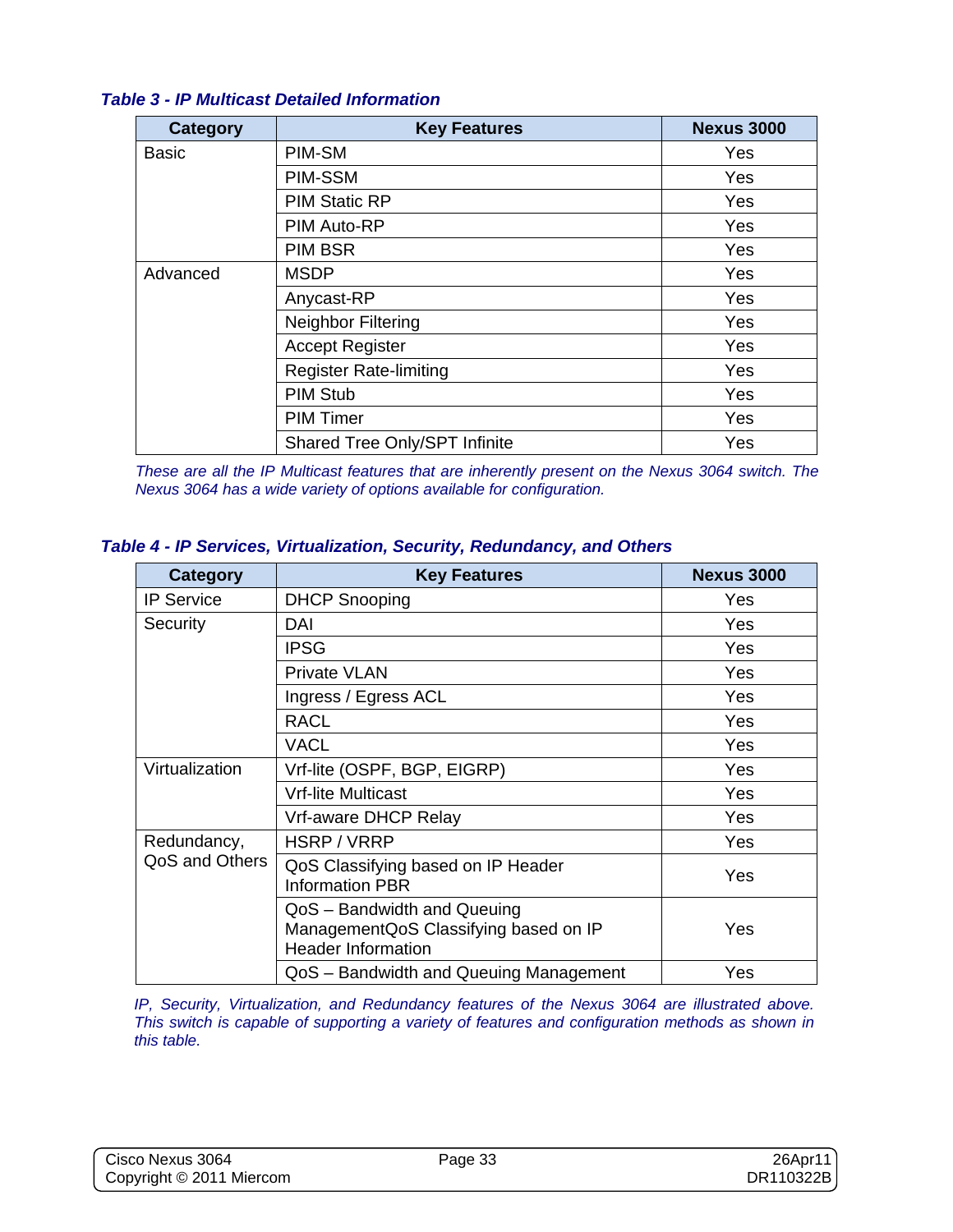#### *Table 5 - Debugging Capabilities*

| Category          | <b>Key Features</b>            | <b>Nexus 3000</b> |
|-------------------|--------------------------------|-------------------|
| System, L2, etc   | Debug platform                 | Yes               |
|                   | Debug Spanning-tree            | Yes               |
|                   | Debug NTP                      | Yes               |
| Basic IP and IP   | Debug IP ACL                   | Yes               |
| Service           | Debug ARP                      | Yes               |
|                   | Debug ICMP                     | Yes               |
|                   | Debug IP Packet                | Yes               |
|                   | Debug SNMP                     | Yes               |
|                   | Debug LACP                     | Yes               |
| <b>IP Routing</b> | Debug OSPF and All Sub-options | Yes               |
|                   | Debug BGP and All Sub-options  | Yes               |
|                   | Debug IP Routing               | Yes               |
| <b>Multicast</b>  | Debug IGMP and IGMP Snooping   | Yes               |
|                   | Debug PIM and RP               | Yes               |
|                   | Debug mpacket                  | Yes               |
|                   | Debug mrouting                 | Yes               |

*Cisco Nexus 3064 has a complete set of debugging capabilities. These commands are first level options. Some NX-OS debug commands can go up to three levels.*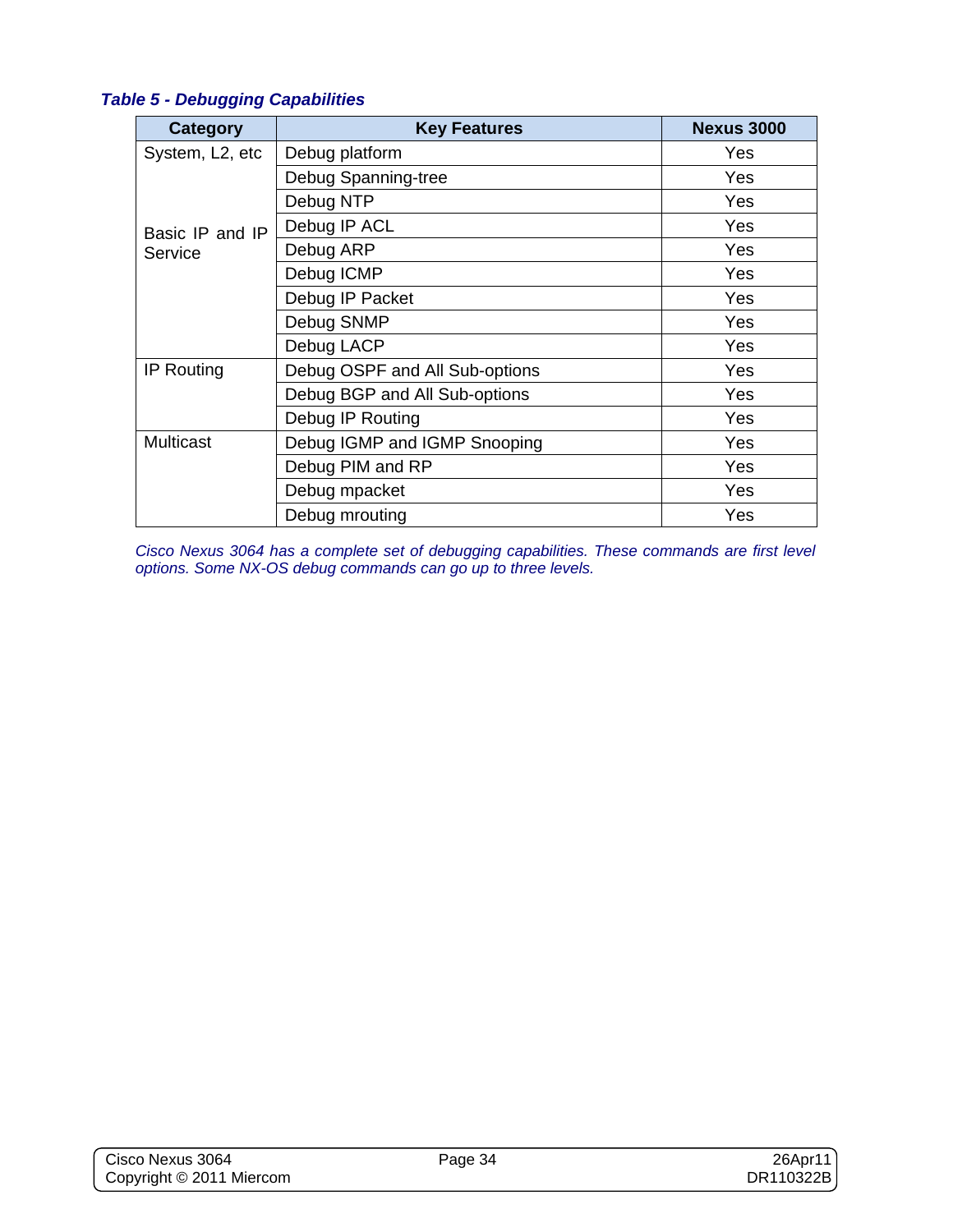# **7.0 Bottom Line**

The Cisco Nexus 3064 Switch is a high-performance, high-density, ultra-low-latency Ethernet switch that is part of the new Cisco Nexus 3000 Series Switches. The Cisco Nexus 3064 supports a wide variety of 1/10 Gigabit Ethernet connectivity options. 1 and 10 Gigabit Ethernet connectivity is achieved using SFP+ transceivers in the first 48 ports, and 4 x 10GbE connectivity is achieved by using QSFP+ transceivers in the last 4 ports. QSFP+ technology allows smooth transition from 10 to 40 Gigabit Ethernet infrastructure in data centers. The Cisco Nexus 3064 supports connectivity over copper and fiber cables, providing excellent physical-layer flexibility. It is capable of processing all packets at line rate without any drops.

We tested its low latency abilities at different frame sizes ranging from 64 to 9,216 bytes. At each frame size, the Nexus 3064 performed better than similar switches we have observed in prior testing, showing both low latency and low jitter. With its low latency capabilities, packets can be processed faster without error allowing more data to be processed through the network.

Some features we reviewed in our testing included BGP, OSPF, EIGRP and RIPv2. When compared to features of similar products, the Nexus 3064 was able to offer all of their features plus numerous extras, as well as several more Cisco proprietary protocols.